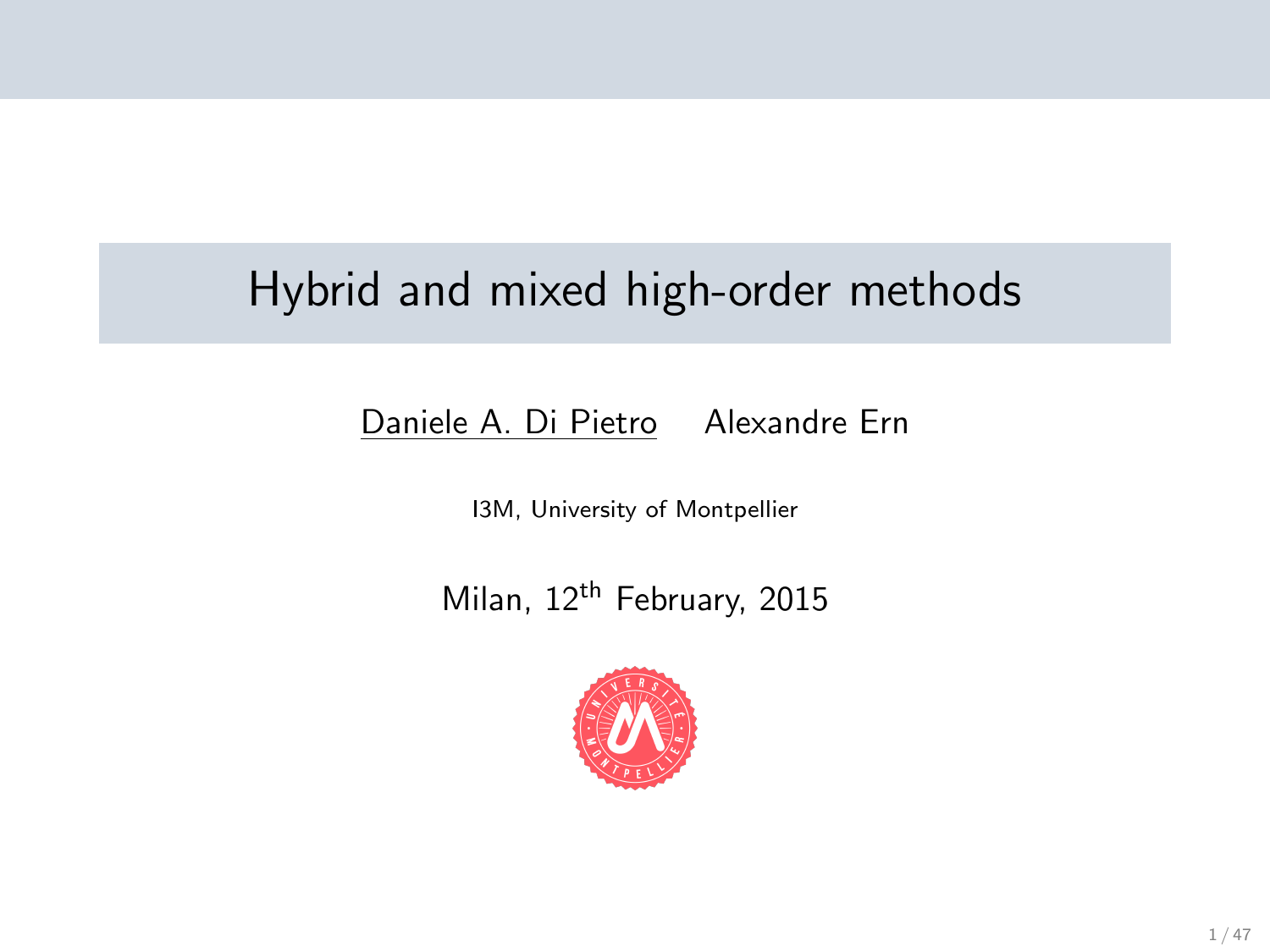## References used in this presentation

#### ■ For hybrid high-order (HHO)

- **Di Pietro, Ern, and Lemaire, 2014]**
- complements: [\[Di Pietro and Ern, 2015c,](#page-46-0) [Di Pietro and Ern, 2015a\]](#page-45-0)
- For mixed high-order (MHO)
	- **Di Pietro and Ern, 2013**
	- complements: [Aghili, Boyaval, and Di Pietro, 2014]
- **Links with other methods** 
	- VEM [Beirão da Veiga, Brezzi, Cangiani, Manzini, Marini, Russo, 2013]
	- HOM/NCVEM [Ayuso de Dios, Lipnikov, and Manzini, 2014]
	- **H** (div;  $\Omega$ )-conforming VEM [Beirão da Veiga, Brezzi, Marini, Russo, 2014]
	- HDG [\[Cockburn et al., 2009,](#page-45-2) [Lehrenfeld, 2010\]](#page-46-1)
	- **MHM [Harder, Paredes, Valentin, 13]**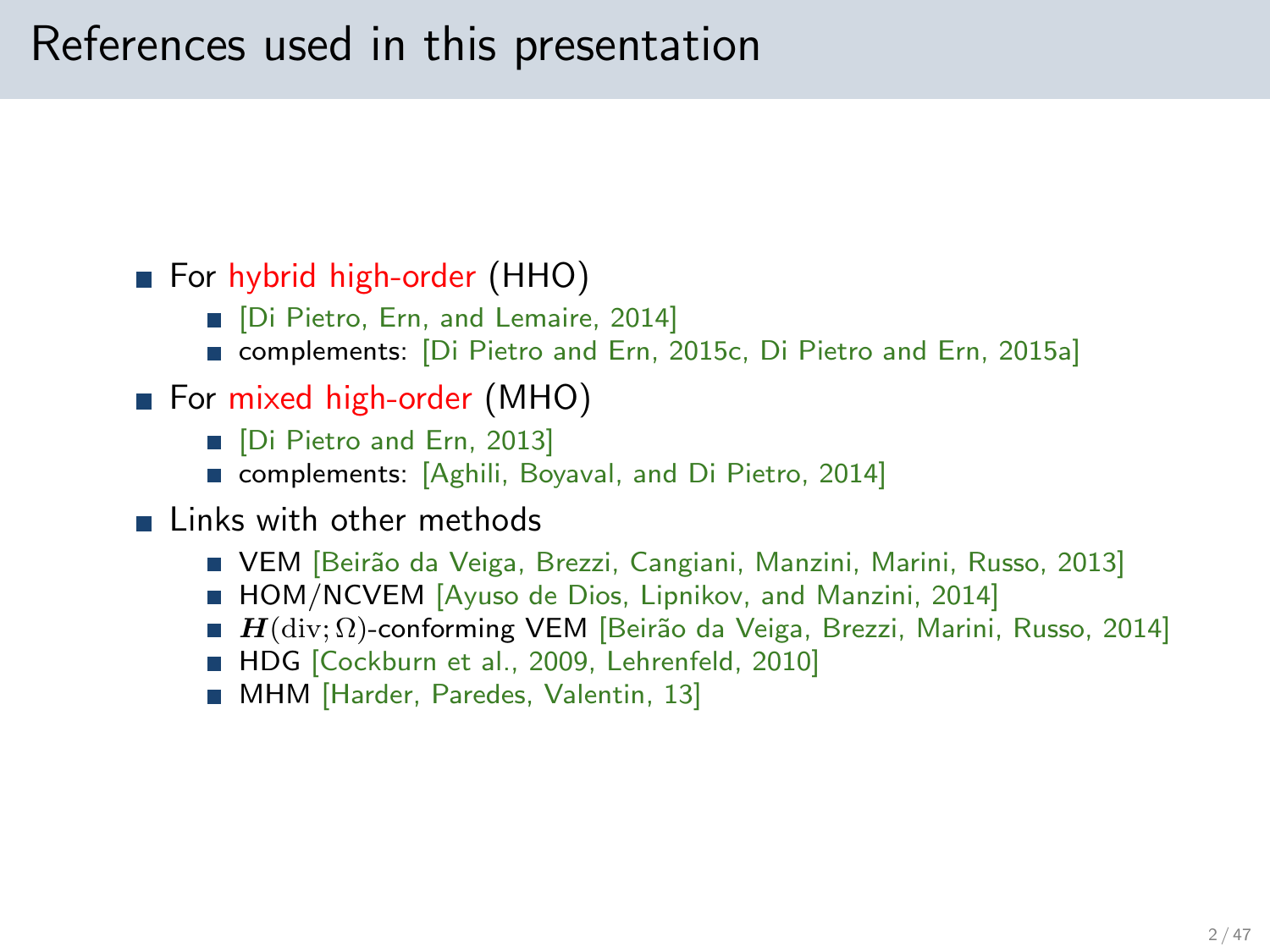#### Definition (Mesh regularity)

We consider a sequence  $(\mathcal{T}_h)_{h \in \mathcal{H}}$  of polyhedral meshes s.t., for all  $h \in \mathcal{H}$ ,  $\mathcal{T}_h$  admits a simplicial submesh  $\mathfrak{T}_h$  and  $(\mathfrak{T}_h)_{h\in\mathcal{H}}$  is

- **shape-regular in the sense of Ciarlet;**
- **contact-regular:** every simplex  $S \subset T$  is s.t.  $h_S \approx h_T$ .

Main consequences

- Trace and inverse inequalities
- Optimal approximation for broken polynomial spaces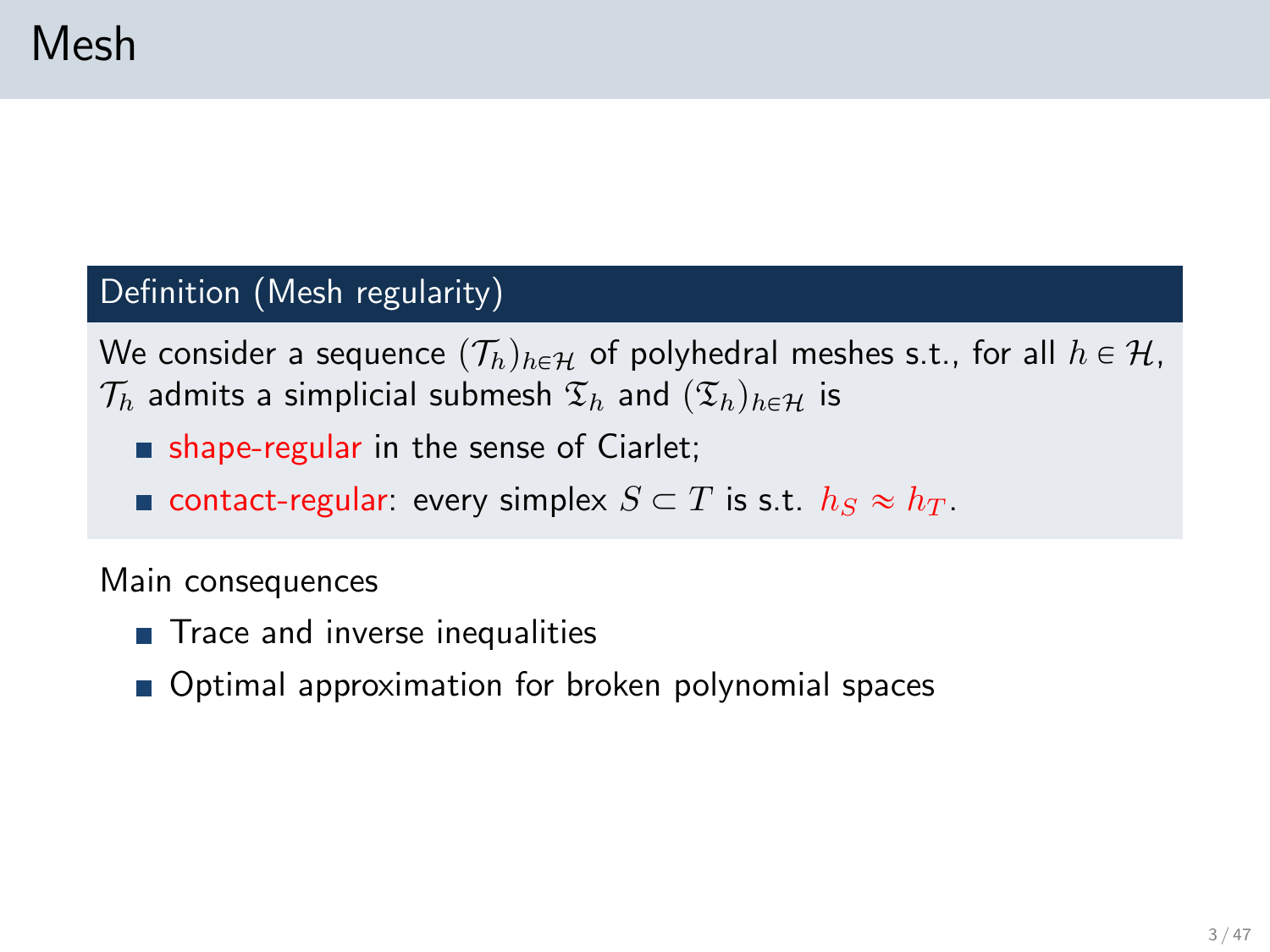Let  $\Omega \subset \mathbb{R}^d$ ,  $d \geqslant 1$ , be a bounded connected polyhedral domain For a given  $f \in L^2(\Omega)$ , we consider the model problem

$$
-\triangle u = f \quad \text{in } \Omega,
$$
  

$$
u = 0 \quad \text{on } \partial\Omega,
$$

The weak formulation reads: Find  $u \in V := H^1_0(\Omega)$  s.t.

$$
a(u, v) = (f, v) \qquad \forall v \in V
$$

where  $a(u, v) := (\nabla u, \nabla v)$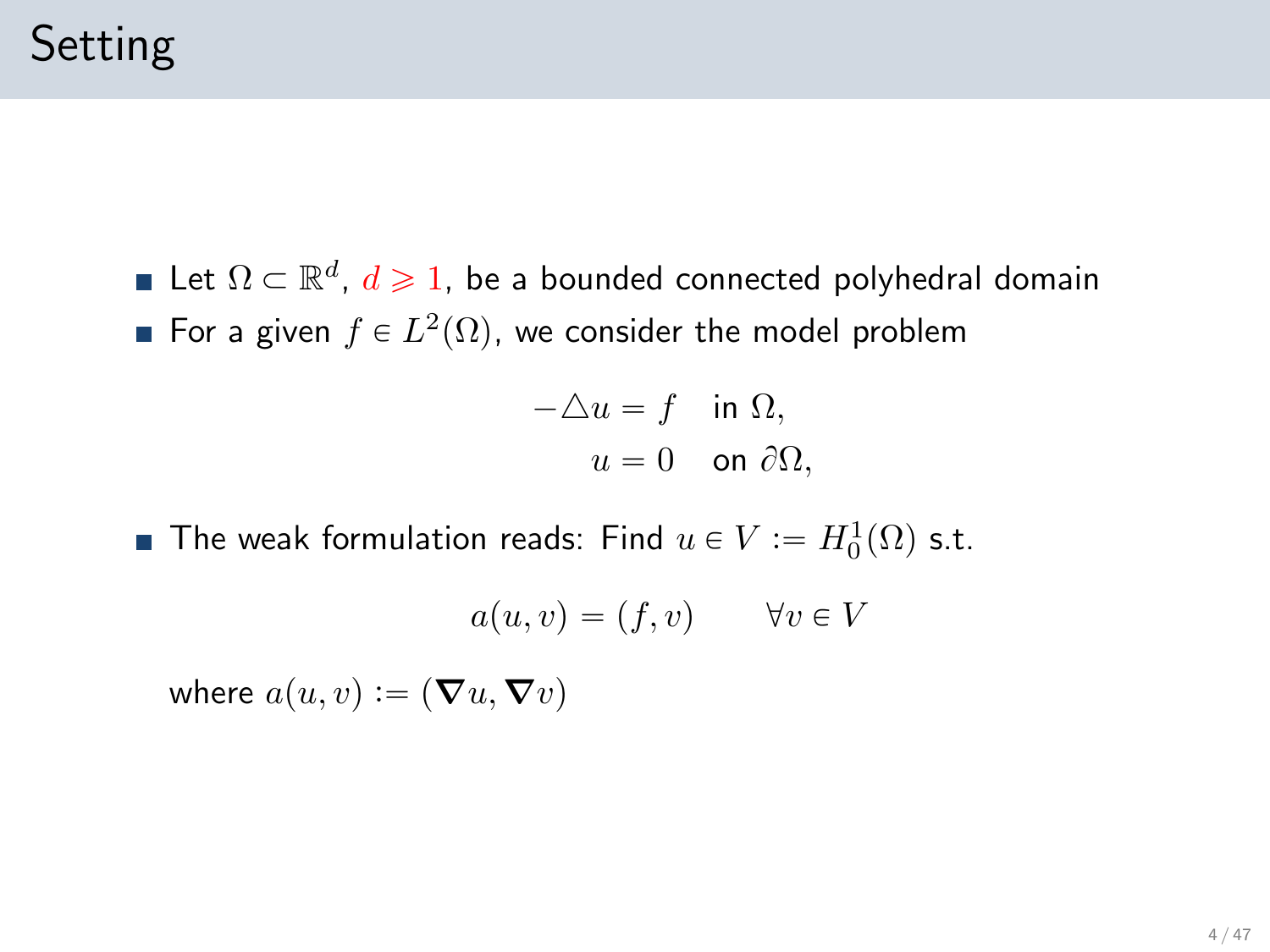## **Outline**

1 [Hybrid high-order](#page-5-0)

2 [Mixed high-order](#page-25-0)

3 [Variants and links with other methods](#page-38-0)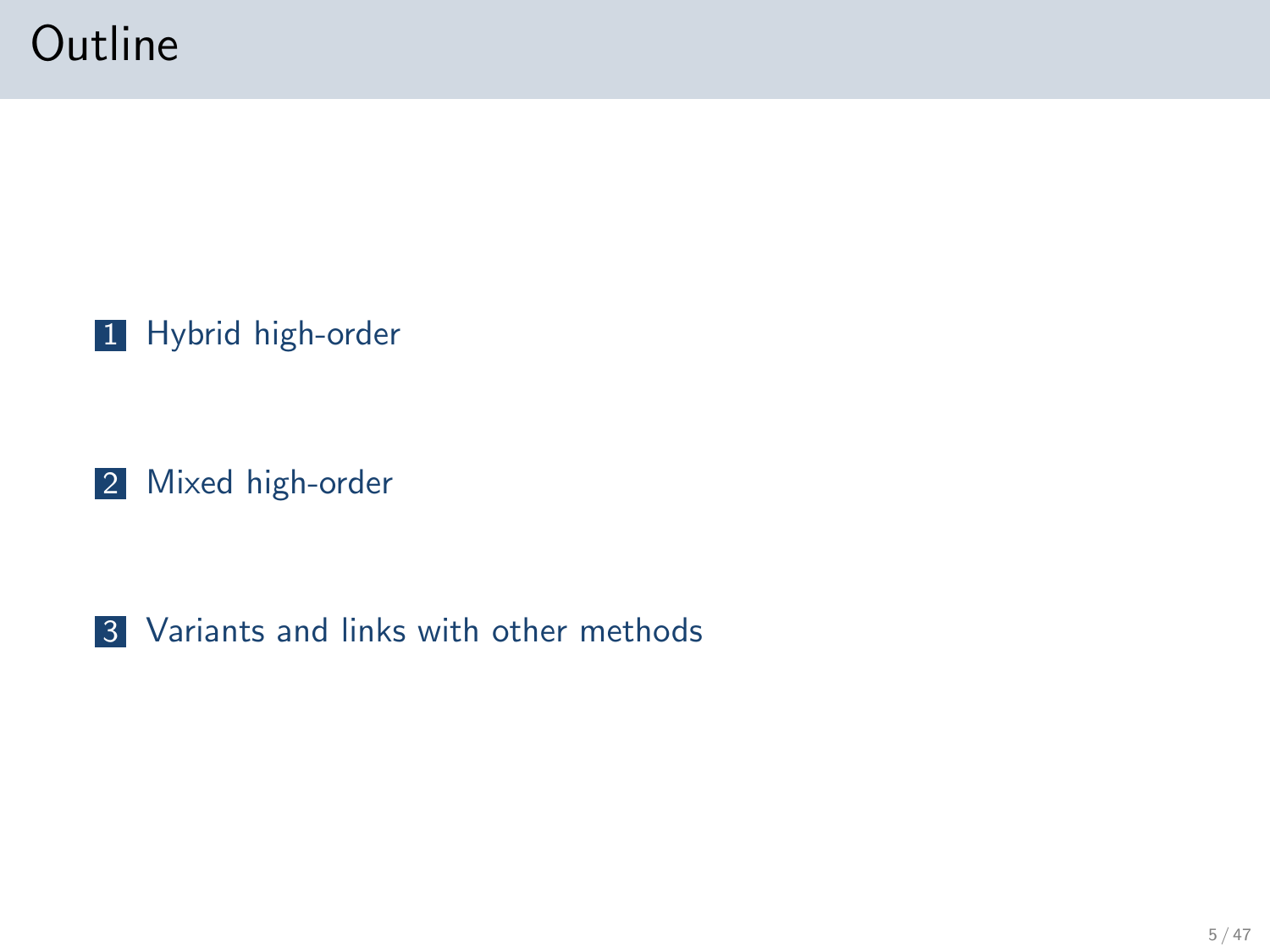# **Outline**

1 [Hybrid high-order](#page-5-0)

2 [Mixed high-order](#page-25-0)

<span id="page-5-0"></span>**3** [Variants and links with other methods](#page-38-0)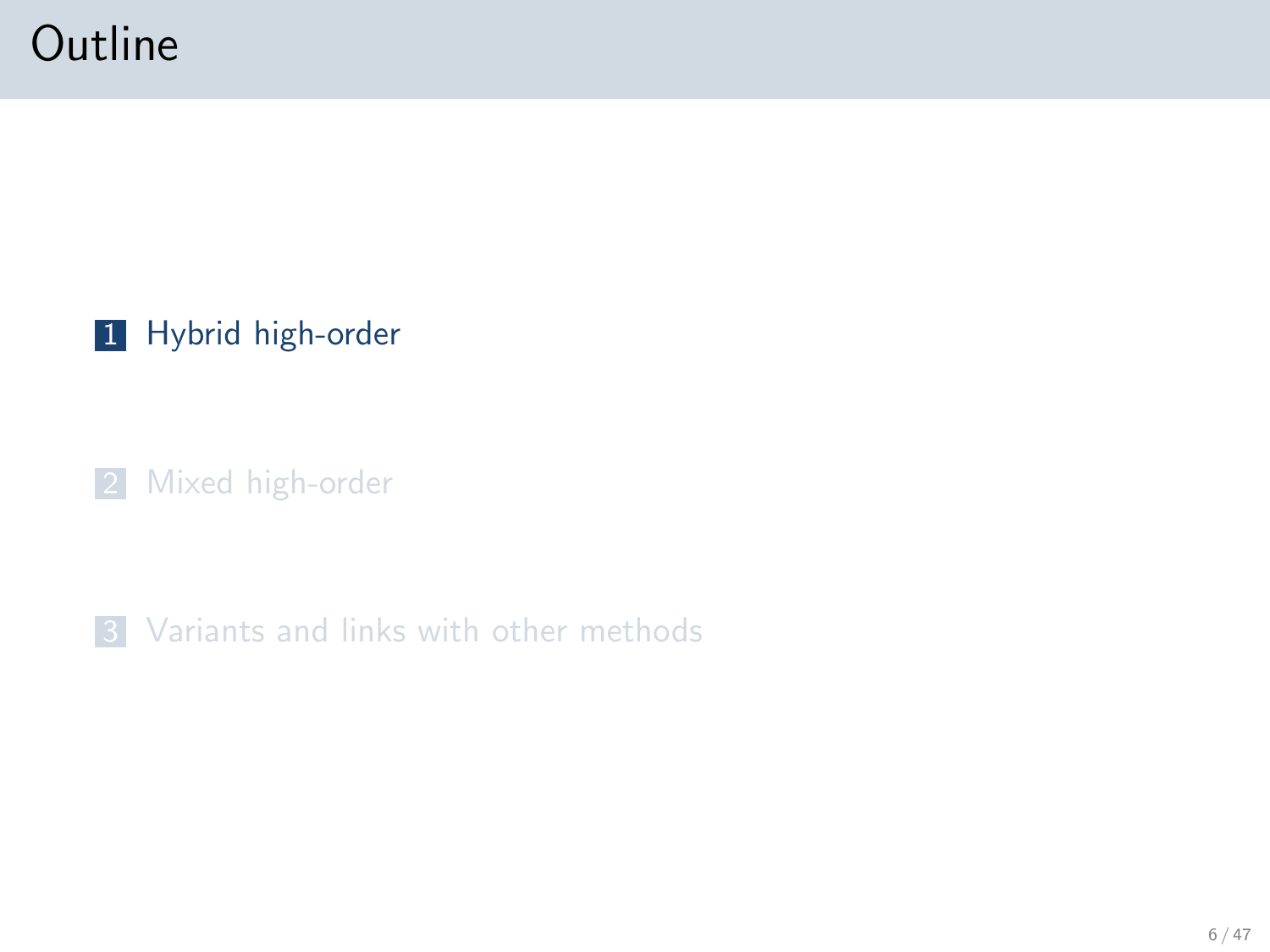#### DOFs and reduction map I



Figure : Degrees of freedom (DOFs)

For  $k \geqslant 0$  and all  $T \in \mathcal{T}_h$ , we define the local space of DOFs

$$
\underline{U}_T^k := \mathbb{P}^k_d(T) \times \left\{ \bigtimes_{F \in \mathcal{F}_T} \mathbb{P}^k_{d-1}(F) \right\}
$$

■ The global space is obtained enforcing single-valuedness at interfaces

$$
\underline{U}_h^k := \left\{ \bigtimes_{T \in \mathcal{T}_h} \mathbb{P}^k_d(T) \right\} \times \left\{ \bigtimes_{F \in \mathcal{F}_h} \mathbb{P}^k_{d-1}(F) \right\}
$$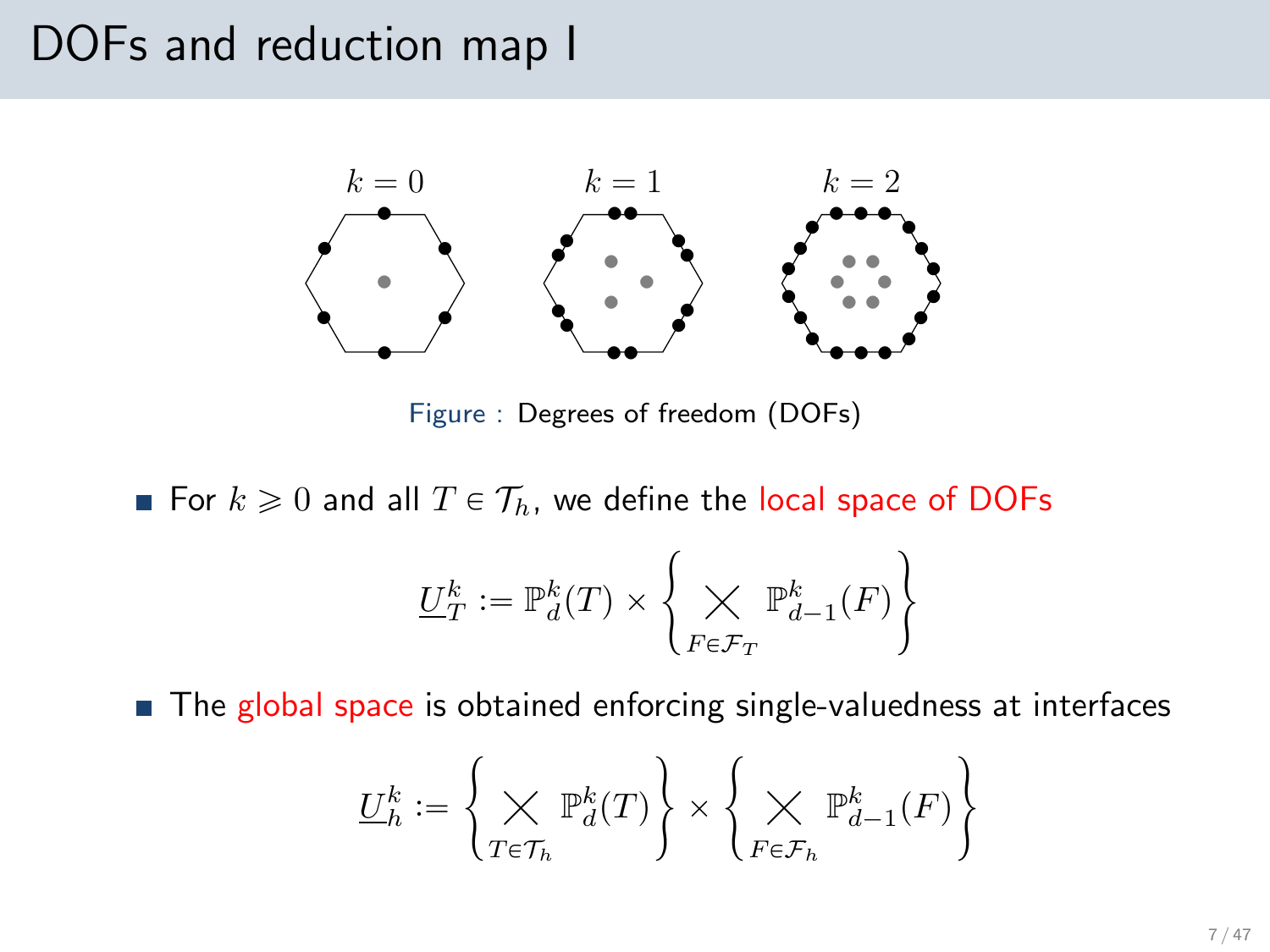For a collection of DOFs  $\underline{v}_h \in \underline{U}_h^k$  we use the underlined notation

$$
\underline{v}_h = \big((v_T)_{T \in \mathcal{T}_h}, (v_F)_{F \in \mathcal{F}_h}\big)
$$

For all  $T \in \mathcal{T}_h$ ,  $\underline{v}_T \in \underline{U}_T^k$  denotes its restriction to  $\underline{U}_T^k$  s.t.

$$
\underline{v}_T = (v_T, (v_F)_{F \in \mathcal{F}_T})
$$

Finally, we define the local reduction map  $\underline{I}_T^k:H^1(T)\rightarrow \underline{U}_T^k$  s.t.

$$
\underline{I}_T^k : v \mapsto (\pi_T^k v, (\pi_F^k v)_{F \in \mathcal{F}_T})
$$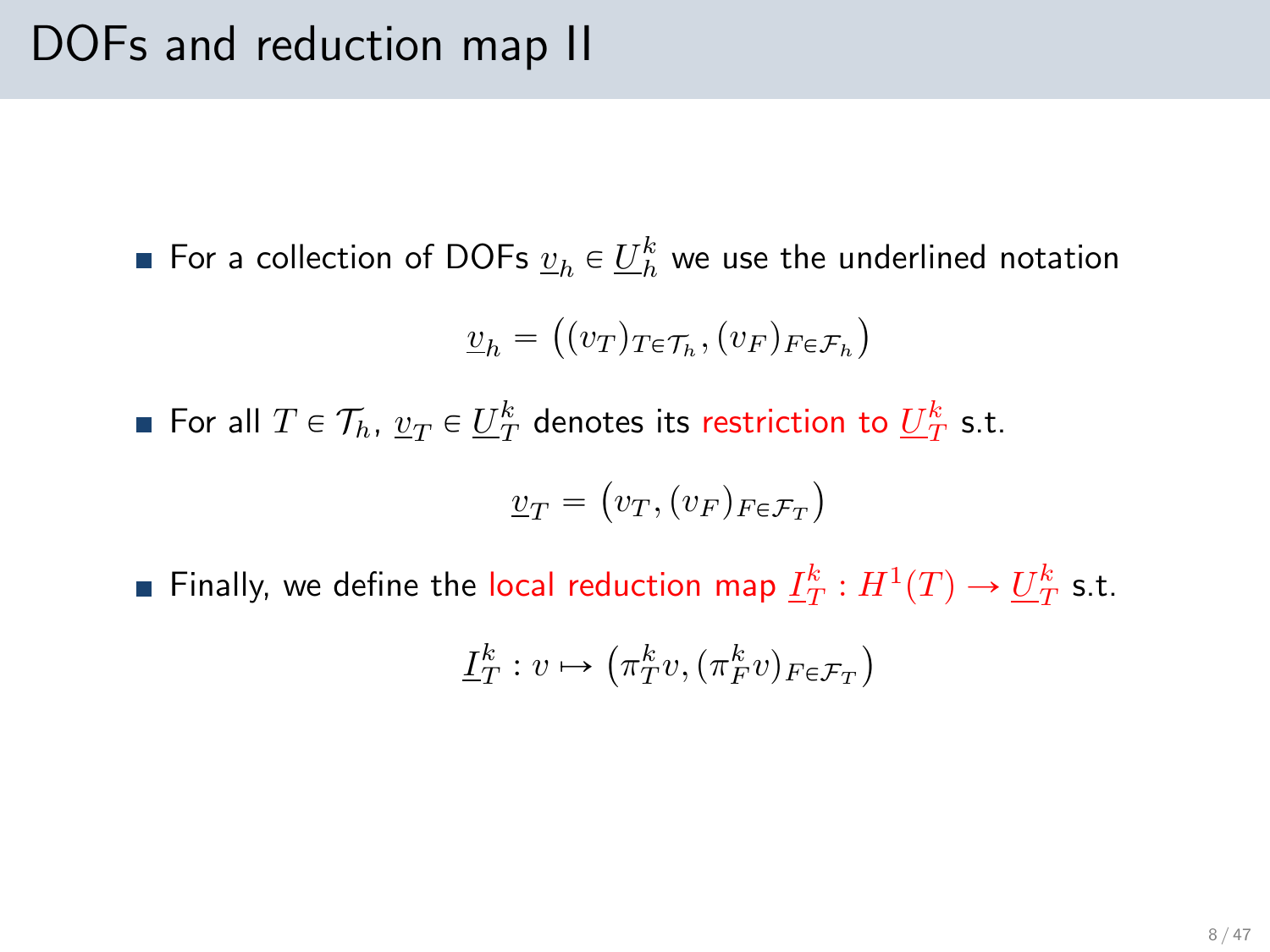Let  $T \in \mathcal{T}_h$ . The local potential reconstruction operator

$$
p_T^k: \underline{U}_T^k \to \mathbb{P}_d^{k+1}(T)
$$

is s.t. for all  $\underline{v}_T \in \underline{U}_T^k$  and  $w \in \mathbb{P}_d^{k+1}(T)$ , ş  $T p_T^k v_T =$ ş  $\frac{1}{T}v_T$  and

$$
(\nabla p_T^k \underline{v}_T, \nabla w)_T := (\nabla v_T, \nabla w)_T + \sum_{F \in \mathcal{F}_T} (v_F - v_T, \nabla w \cdot \mathbf{n}_{TF})_F
$$
  
=  $-(v_T, \triangle w)_T + \sum_{F \in \mathcal{F}_T} (v_F, \nabla w \cdot \mathbf{n}_{TF})_F$ 

SPD linear system of size  $\binom{k+1+d}{k+1}$ Ŭ.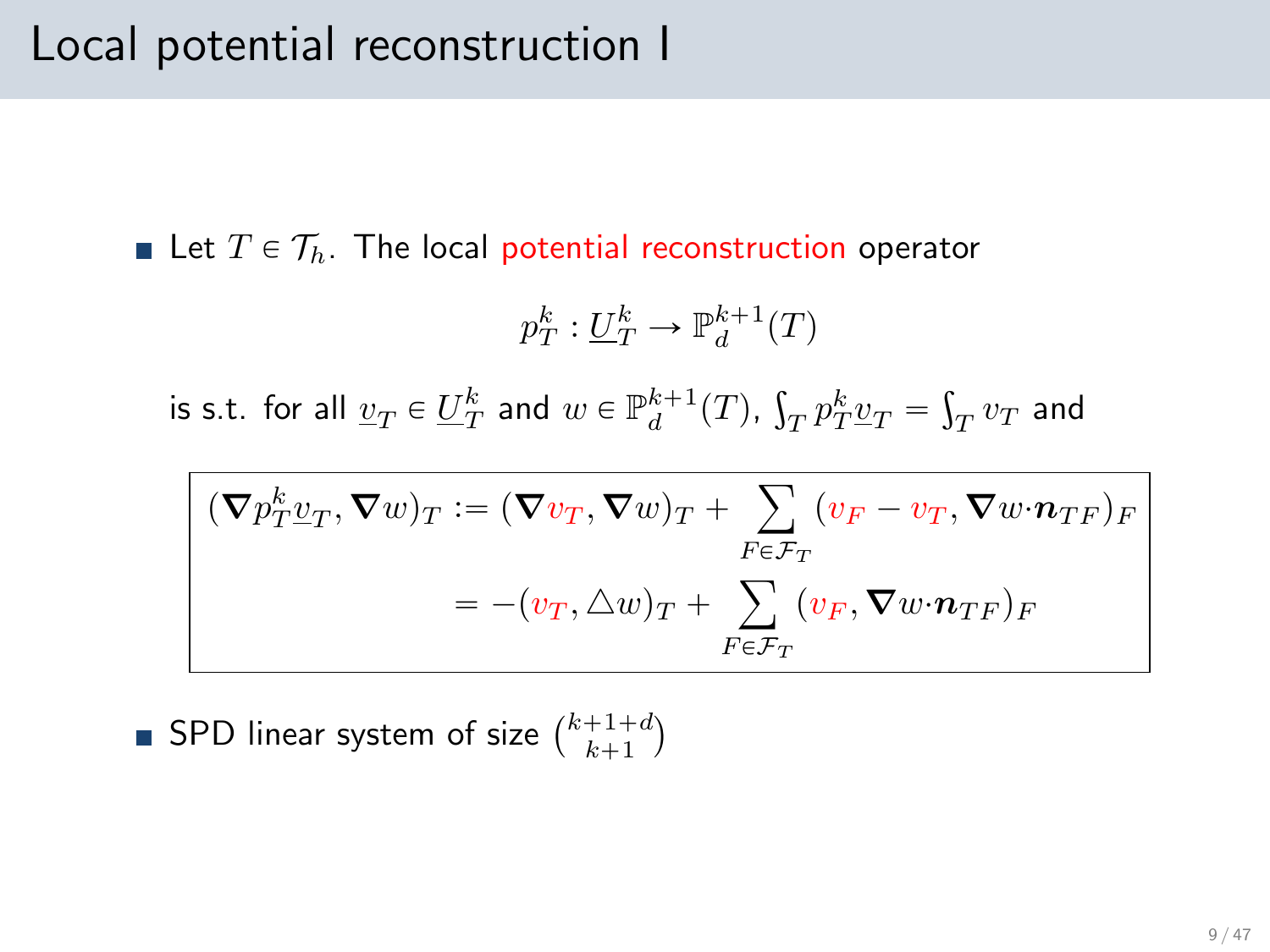#### Local potential reconstruction II

Lemma (Approximation properties for  $p_T^k \underline{I}_T^k)$ 

For all  $v \in H^{k+2}(T)$ , it holds

$$
||v - p_T^k \underline{I}_T^k v||_T + h_T ||\nabla (v - p_T^k \underline{I}_T^k v)||_T \lesssim h_T^{k+2} ||v||_{H^{k+2}(T)}.
$$

**Let** 
$$
v \in H^{k+2}(T)
$$
. Since  $\triangle w \in \mathbb{P}_d^{k-1}(T)$  and  $\nabla w_{|F} \cdot n_{TF} \in \mathbb{P}_{d-1}^k(F)$ ,  
\n
$$
(\nabla p_T^k \underline{I}_T^k v, \nabla w)_T = -(\pi_T^k v, \triangle w)_T + \sum_{F \in \mathcal{F}_T} (\pi_F^k v, \nabla w \cdot n_{TF})_F
$$
\n
$$
= -(v, \triangle w)_T + \sum_{F \in \mathcal{F}_T} (v, \nabla w \cdot n_{TF})_F = (\nabla v, \nabla w)_T
$$

Hence,  $p_T^k \underline{I}_T^k$  is the elliptic projector on  $\mathbb{P}_d^{k+1}(T)$  since

$$
(\nabla v - \nabla p_T^k \underline{I}_T^k v, \nabla w)_T = 0 \qquad \forall w \in \mathbb{P}_d^{k+1}(T)
$$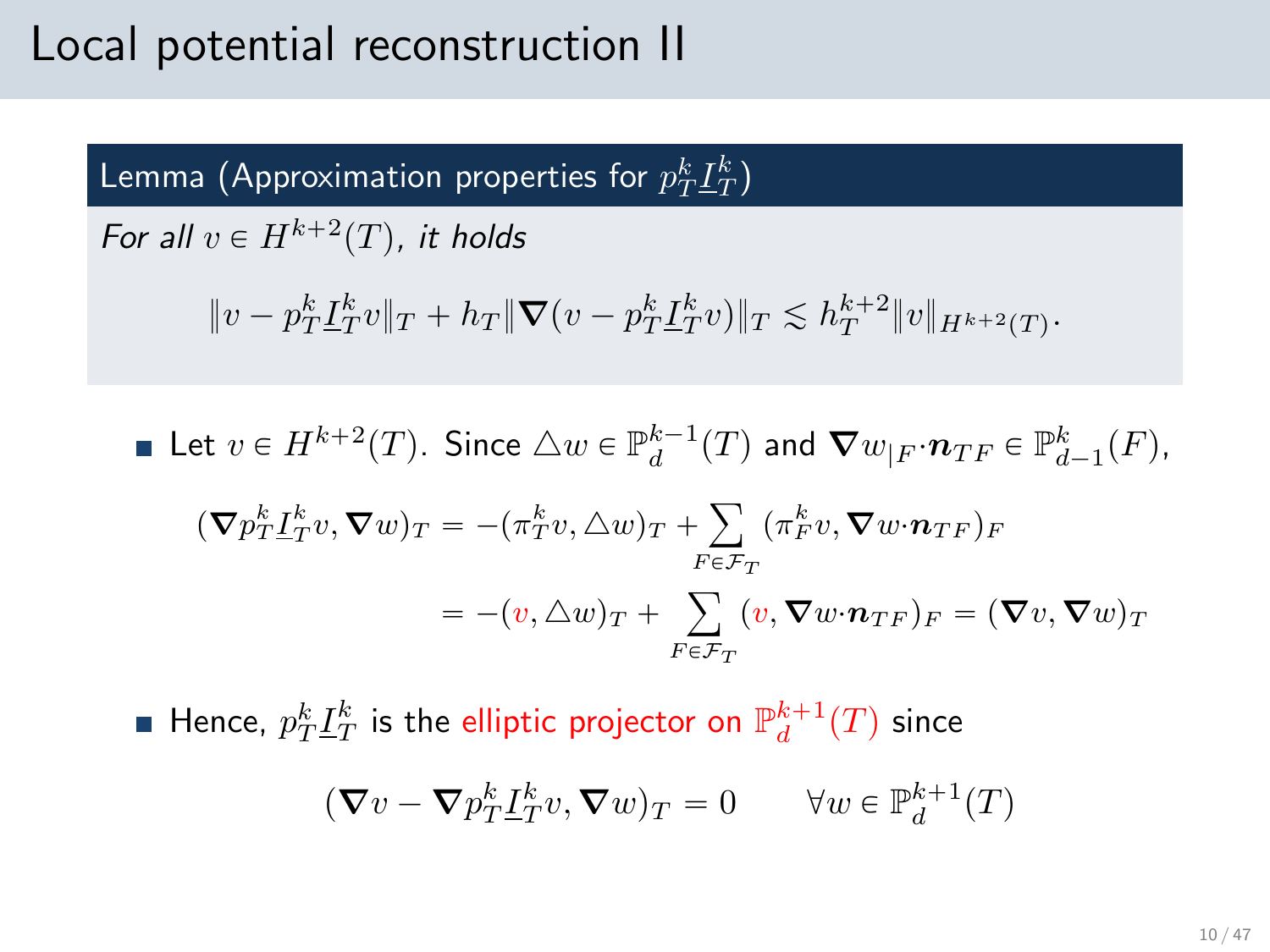Define, for  $T \in \mathcal{T}_h$ , the stabilization bilinear form  $s_T^{\text{hho}}$  as

$$
s_T^{\text{hho}}(\underline{u}_T, \underline{v}_T) := \sum_{F \in \mathcal{F}_T} h_F^{-1}(\pi_F^k(P_T^k \underline{u}_T - u_F), \pi_F^k(P_T^k \underline{v}_T - v_F))_F,
$$

with local potential reconstruction  $P^k_T: \underline{U}^k_T \to \mathbb{P}^{k+1}_d(T)$  s.t.

$$
P^k_T \underline{v}_T := v_T + (p^k_T \underline{v}_T - \pi^k_T p^k_T \underline{v}_T)
$$

where  $v_T$  is corrected using the highest-order part of  $p_T^k \underline{v}_T$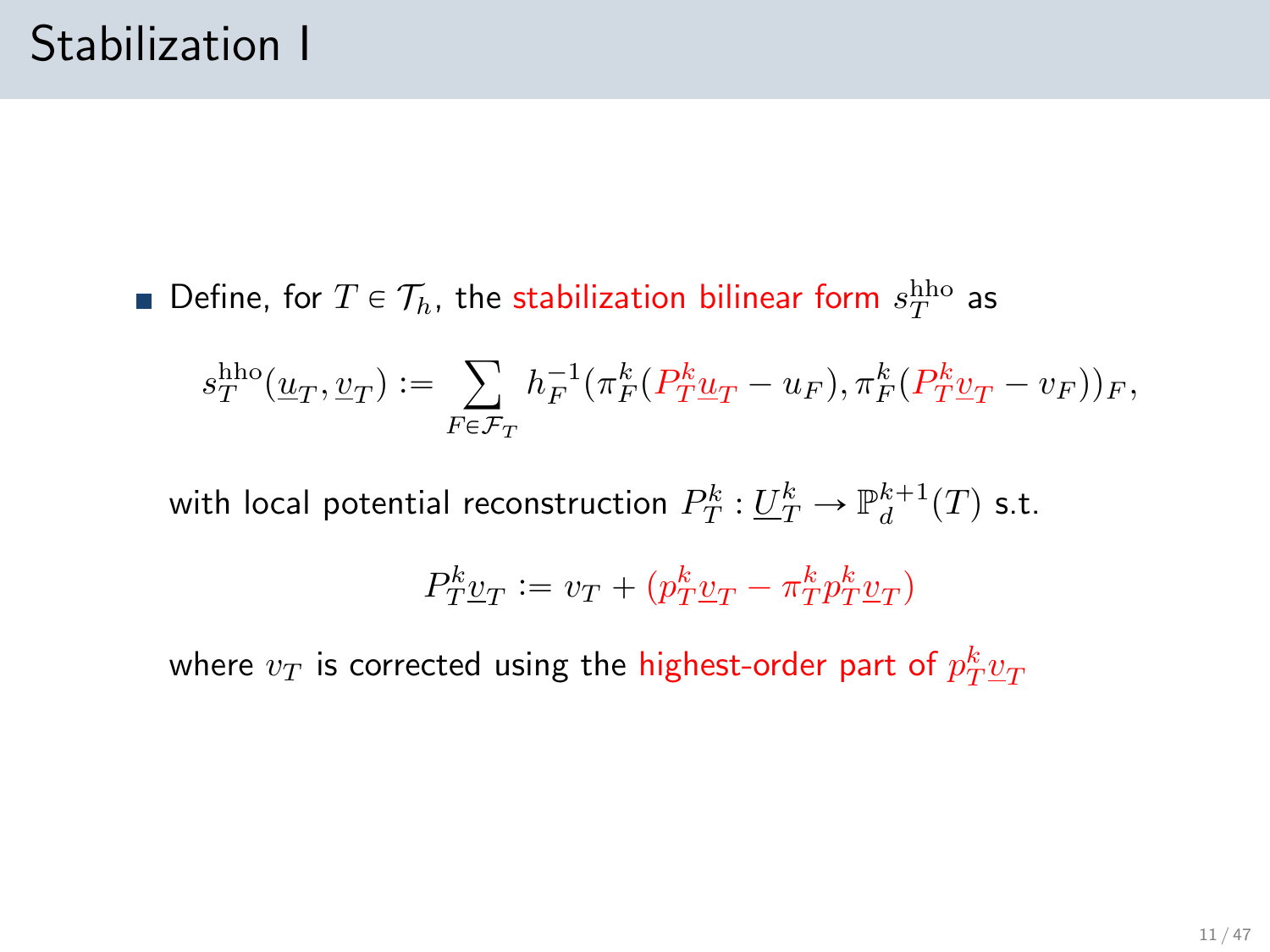#### Lemma (Stability and continuity)

For all  $T \in \mathcal{T}_h$ , define the  $H^1(T)$ -like local seminorm

$$
\|\underline{v}_T\|_{1,T}^2 := \|\nabla v_T\|_T^2 + \sum_{F \in \mathcal{F}_T} h_F^{-1} \|v_F - v_T\|_F^2.
$$

Then, for all  $\underline{v}_T \in \underline{U}_T^k$ , it holds that

$$
\|\underline{v}_T\|_{1,T}^2\lesssim \underbrace{\|\boldsymbol{\nabla} p_T^k \underline{v}_T\|_T^2 + s_T^{\text{hho}}(\underline{v}_T,\underline{v}_T)}_{:=\|\underline{v}_T\|_{a,T}^2}\lesssim \|\underline{v}_T\|_{1,T}^2.
$$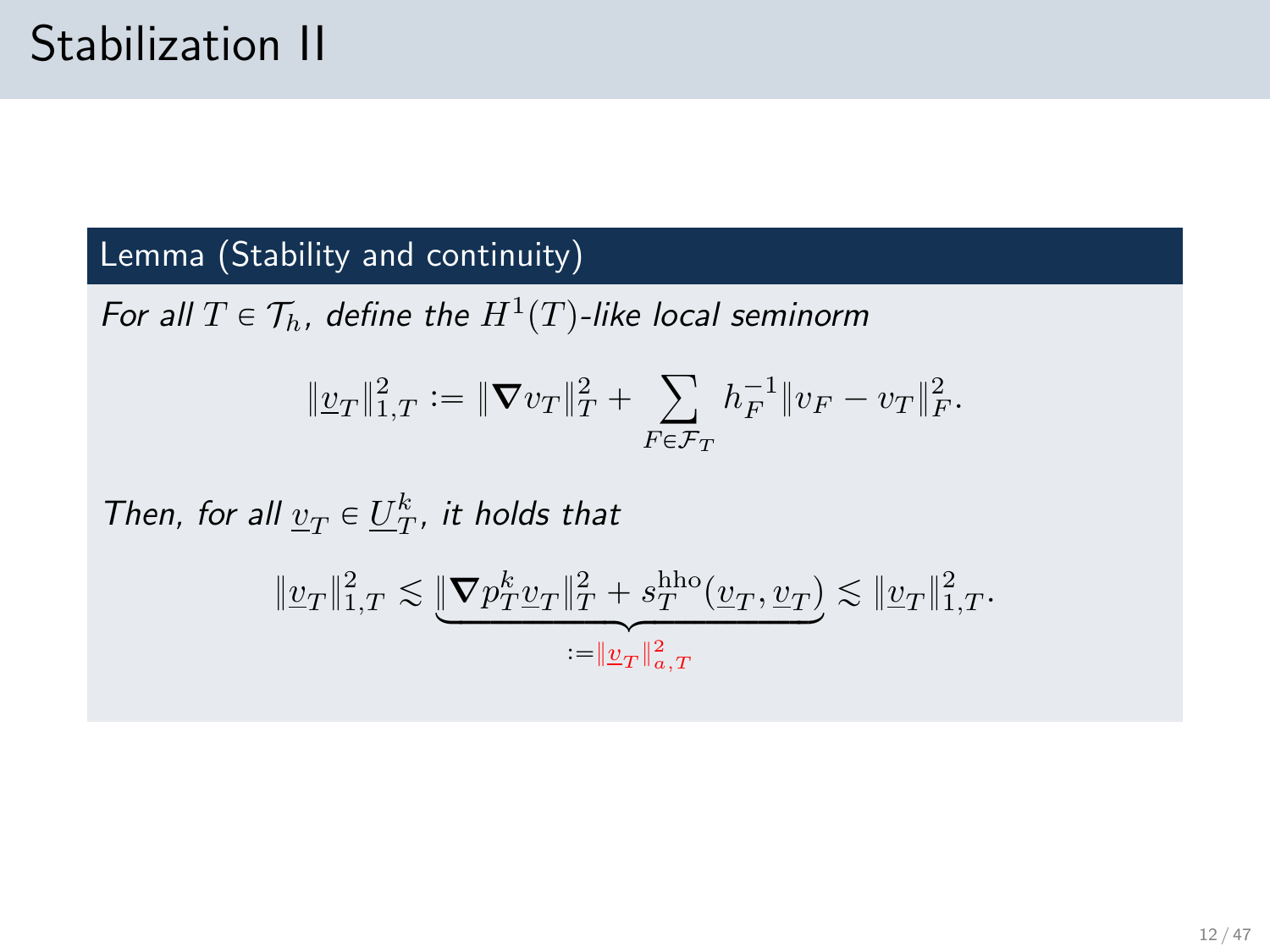## Stabilization III

Lemma (Consistency of  $s_T^{\rm hho})$ 

For all  $T \in \mathcal{T}_h$  and all  $v \in H^{k+2}(T)$ , it holds

$$
\Big\{\|\boldsymbol{\nabla} p_T^k \underline{I}_T^k v - \boldsymbol{\nabla} v\|_T^2 + s_T^{\rm hho}(\underline{I}_T^k v, \underline{I}_T^k v)\Big\}^{\textbf{1}/2} \lesssim h_T^{k+1} \|v\|_{H^{k+2}(T)}.
$$

■ We have

$$
\begin{aligned}\n\|\pi_F^k (P_T^k \underline{I}_T^k v - \pi_F^k v)\|_F &= \|\pi_F^k \left(\pi_T^k v - \pi_T^k p_T^k \underline{I}_T^k v + p_T^k \underline{I}_T^k v - \pi_F^k v\right)\|_F \\
&= \|\pi_F^k \left(p_T^k \underline{I}_T^k v - v\right) + \pi_T^k \left(v - p_T^k \underline{I}_T^k v\right)\|_F \\
&\le \|\pi_F^k \left(p_T^k \underline{I}_T^k v - v\right)\|_F + \|\pi_T^k \left(v - p_T^k \underline{I}_T^k v\right)\|_F \\
&\le h_T^{-1/2} \|p_T^k \underline{I}_T^k v - v\|_T\n\end{aligned}
$$

The result follows from the approximation properties of  $p_T^k$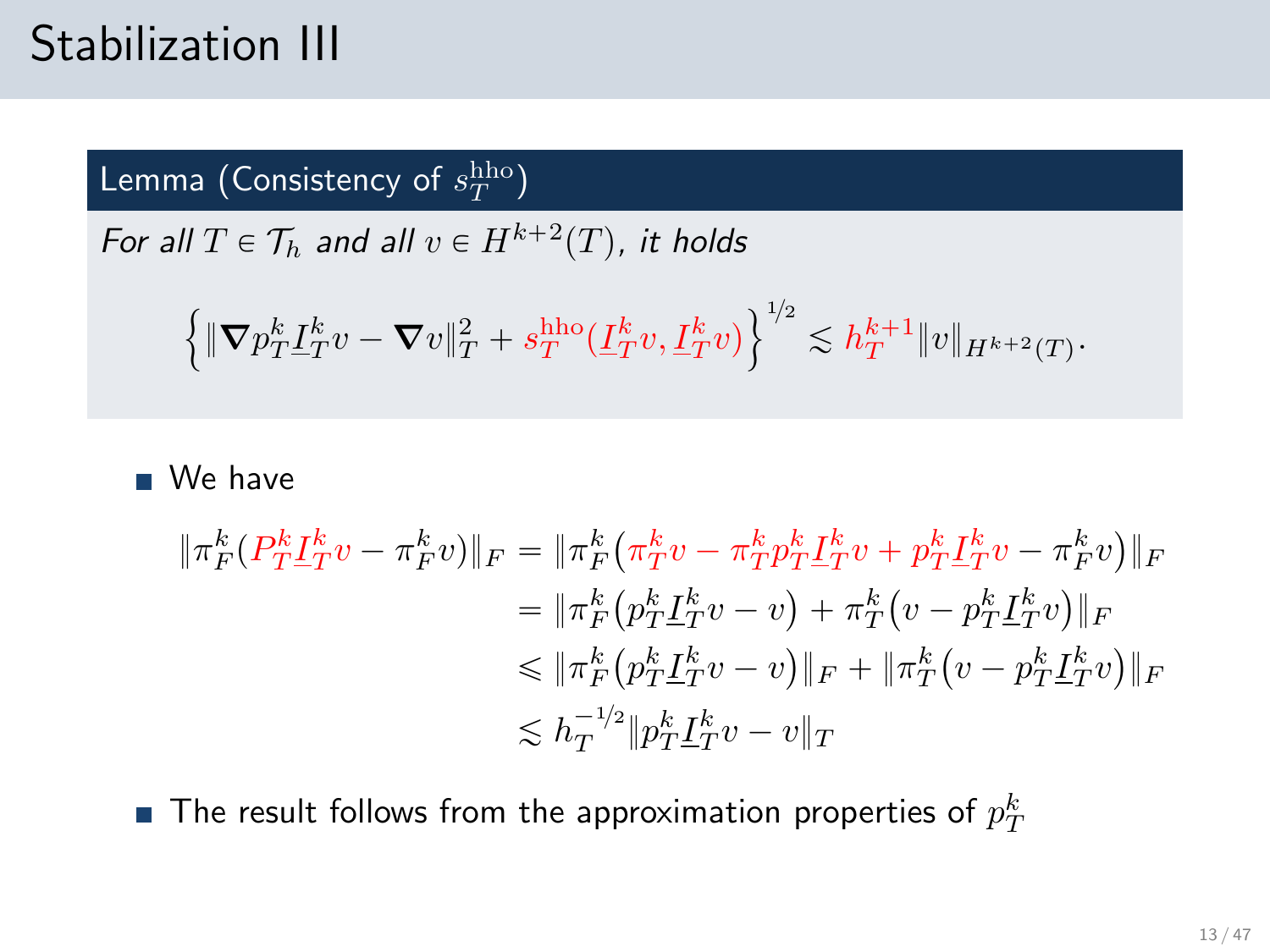One could wonder why we did not use, in place of  $s_T^{\text{hho}}$ ,

$$
j_T(\underline{u}_T, \underline{v}_T) := \sum_{F \in \mathcal{F}_T} h_F^{-1}(u_T - u_F, v_T - v_F)_F
$$

This choice yields in fact similar stability and boundedness results However,  $j_T$  has suboptimal approximation properties w.r. to  $p_T^k$ 

$$
j_T(\underline{I}_T^k v, \underline{I}_T^k v)^{1/2} \lesssim h_T^k \|v\|_{H^{k+1}(T)},
$$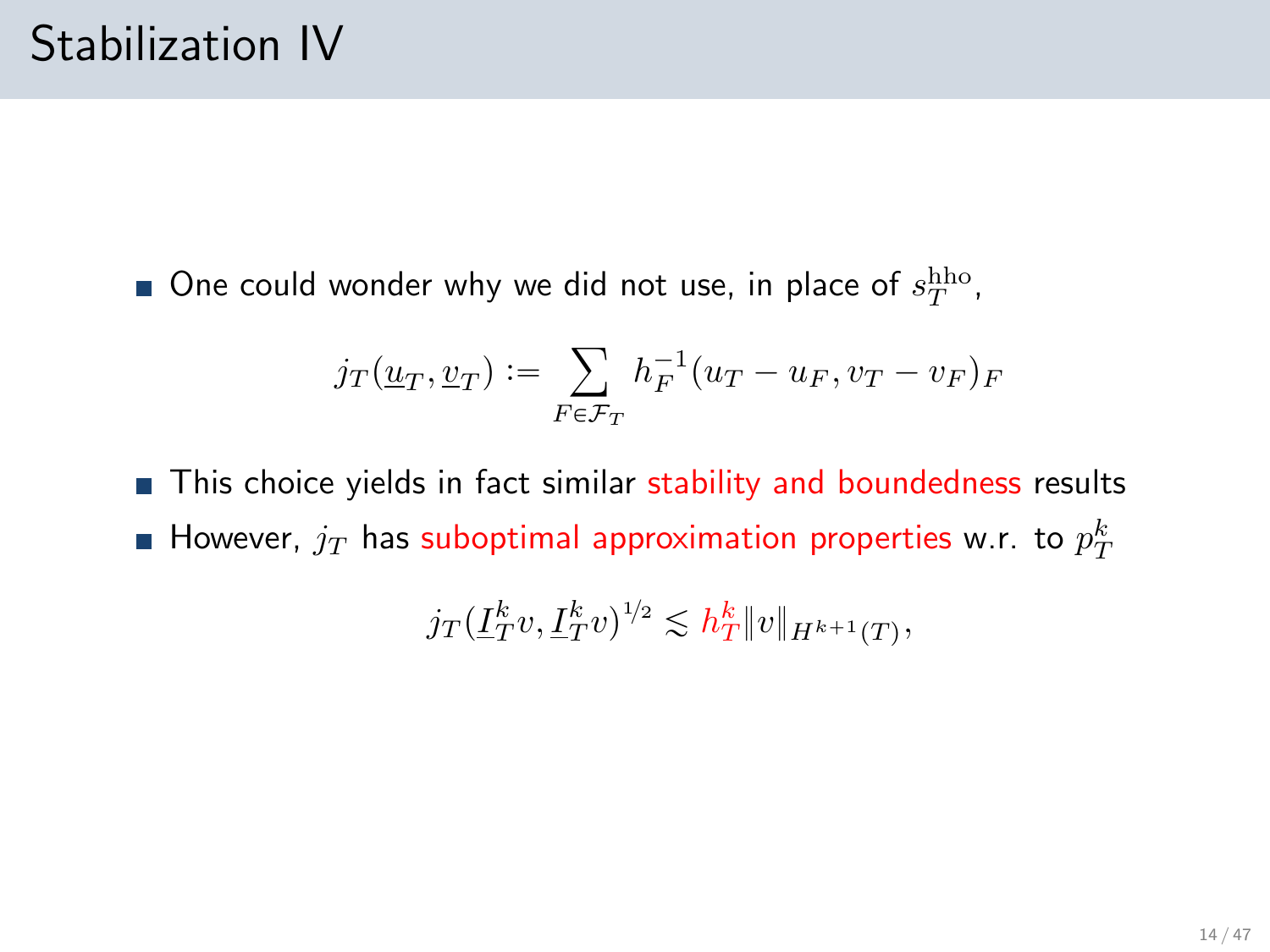We define the local bilinear form  $a_T$  on  $\underline{U}_T^k\times\underline{U}_T^k$  as

$$
a_T(\underline{u}_T, \underline{v}_T) := (\nabla p_T^k \underline{u}_T, \nabla p_T^k \underline{v}_T)_T + s_T^{\text{hho}}(\underline{u}_T, \underline{v}_T)
$$

The discrete problem reads: Find  $\underline{u}_h\in \underline{U}_{h,0}^k$  s.t.,  $\forall \underline{v}_h\in \underline{U}_{h,0}^k,$ 

$$
a_h(\underline{u}_h, \underline{v}_h) := \sum_{T \in \mathcal{T}_h} a_T(\underline{u}_T, \underline{v}_T) = \sum_{T \in \mathcal{T}_h} (f, v_T)_T,
$$

with  $\underline{U}_{h,0}^k:=\left\{\underline{v}_h\in \underline{U}_h^k\mid v_F\equiv 0\;\forall F\in\mathcal{F}_h^{\rm b}\right\}$  incorporating bcs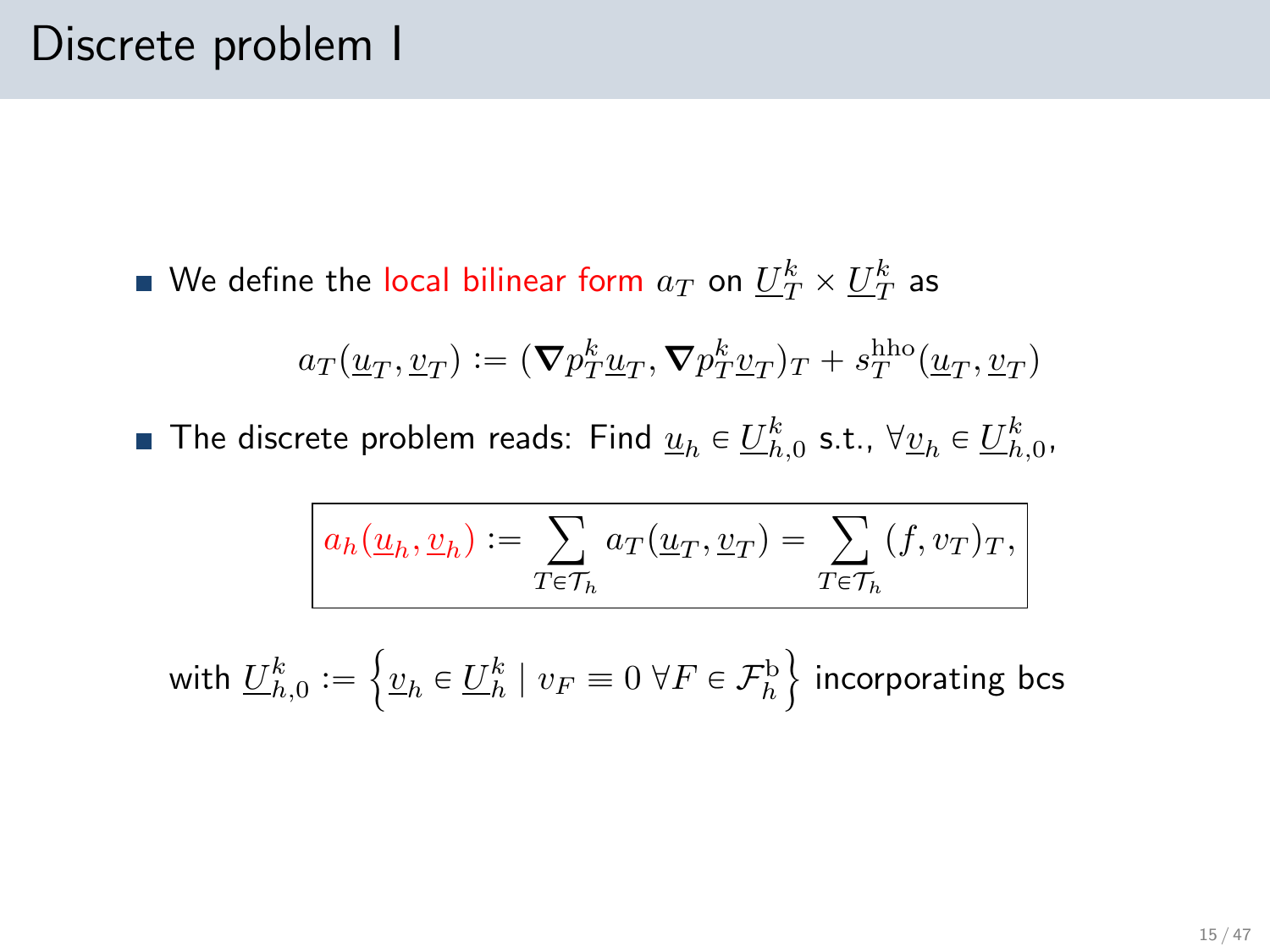#### Lemma (Well-posedness)

The map  $\underline{U}_h^k \ni \underline{v}_h \mapsto \|\underline{v}_h\|_{1,h}^2 :=$ ř  $_{T\in\mathcal{T}_h}\|\underline{v}_h\|_{1,T}^2$  is a norm on  $\underline{U}_{h,0}^k$  and  $||\underline{v}_h||_{1,h}^2 \lesssim a_h(\underline{v}_h, \underline{v}_h) \lesssim ||\underline{v}_h||_{1,h}^2 \qquad \forall \underline{v}_h \in \underline{U}_{h,0}^k.$ 

As a consequence, the discrete problem is well-posed.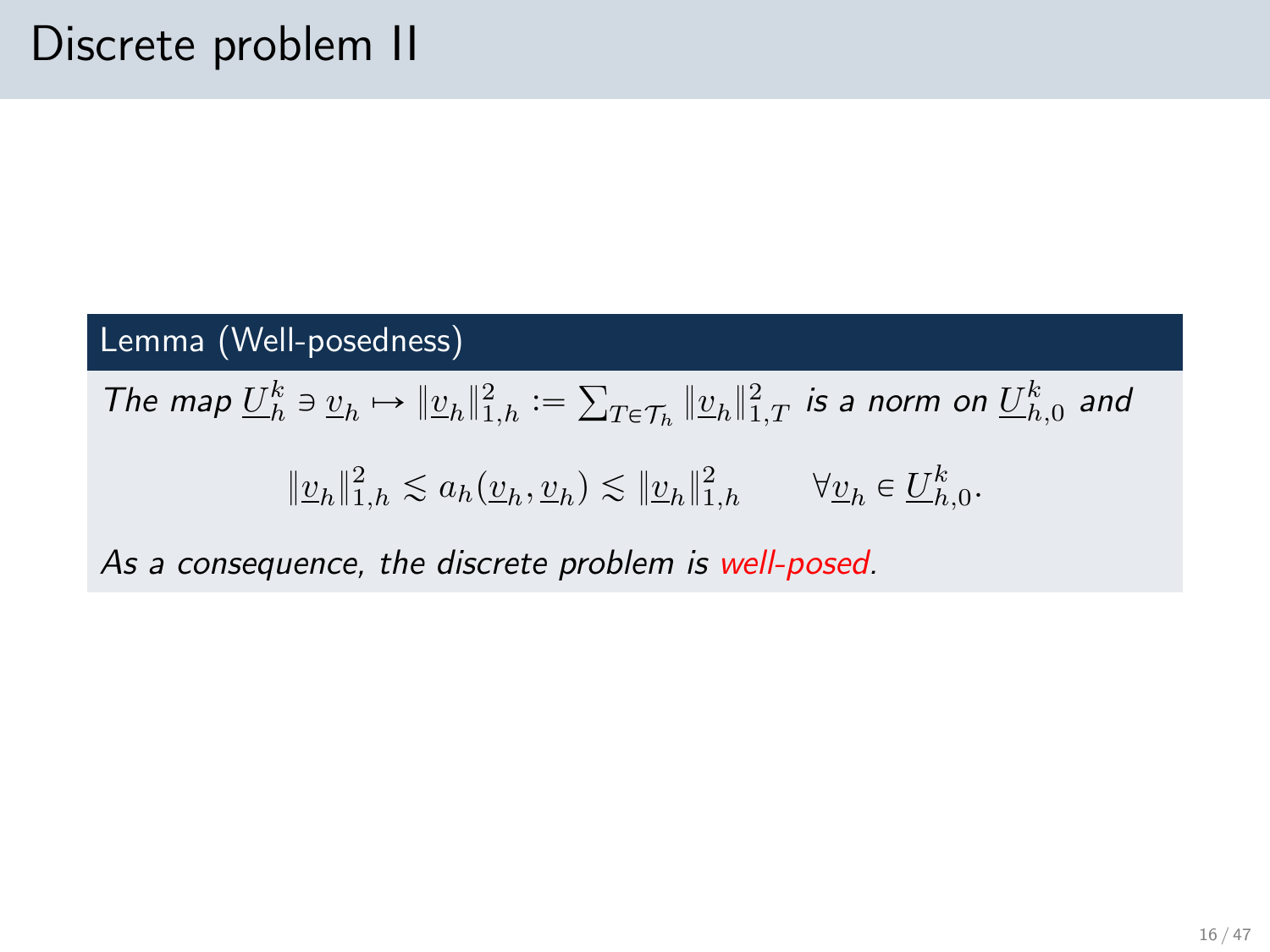Theorem (Energy-norm error estimate)

Assume  $u \in H_0^1(\Omega) \cap H^{k+2}(\Omega)$ . With  $\widehat{\underline{u}}_h \in \underline{U}_{h,0}^k$  s.t.  $\widehat{\underline{u}}_T = \underline{I}_T^k u \,\,\forall T \in \mathcal{T}_h$ ,  $||\underline{u}_h - \hat{\underline{u}}_h||_{a,h} \lesssim h^{k+1}||u||_{H^{k+2}(\Omega)}.$ 

Corollary (Energy estimate for  $p_T^k \underline{u}_T)$ 

With  $\check{u}_h \in \mathbb{P}_d^{k+1}(\mathcal{T}_h)$  s.t.  $\check{u}_h|_T = p_T^k \underline{u}_T$  for all  $T \in \mathcal{T}_h$ , it holds

 $\|\nabla(u - \breve{u}_h)\| \lesssim h^{k+1} \|u\|_{H^{k+2}(\Omega)}.$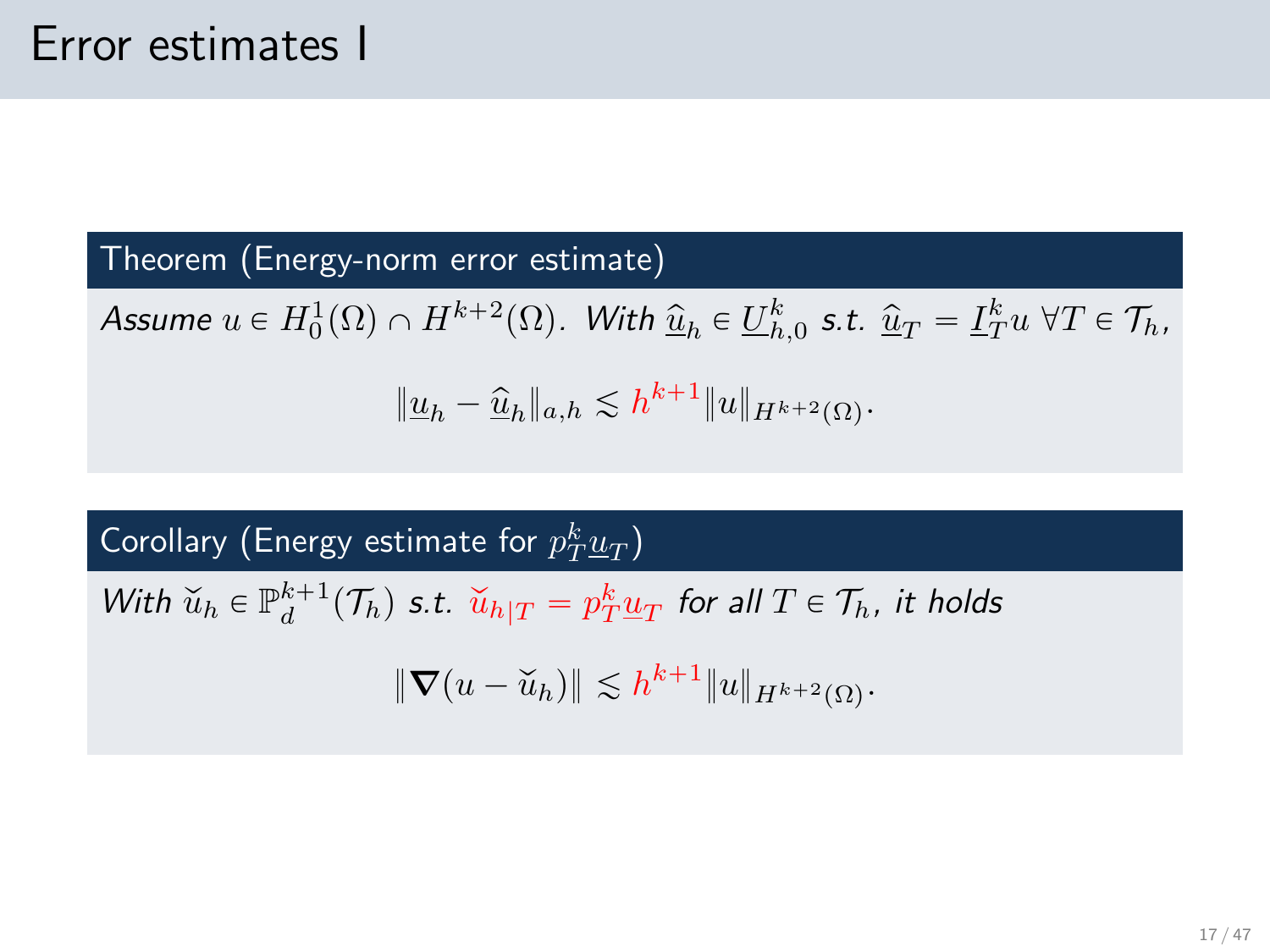#### Error estimates II

#### Theorem (Supercloseness of the potential)

Further assuming elliptic regularity and  $f \in H^1(\Omega)$  if  $k = 0$ , we have

$$
\bigg\{\sum_{T\in\mathcal{T}_h}\|u_T-\widehat{u}_T\|_T^2\bigg\}^{\scriptscriptstyle{1\!}/2}\lesssim h^{k+2}\mathcal{N}_k,
$$

with  $\mathcal{N}_k := \|u\|_{H^{k+2}(\Omega)}$  if  $k \geqslant 1$  while  $\mathcal{N}_k := \|f\|_{H^1(\Omega)}$  if  $k = 0$ .

## Corollary  $(L^2\text{-error estimate}$  for  $p_T^k\underline{u}_T)$

With  $\check{u}_h \in \mathbb{P}_d^{k+1}(\mathcal{T}_h)$  s.t.  $\check{u}_h|_T = p_T^k \underline{u}_T$  for all  $T \in \mathcal{T}_h$ , it holds

 $||u - \widetilde{u}_h|| \lesssim h^{k+2} \mathcal{N}_k.$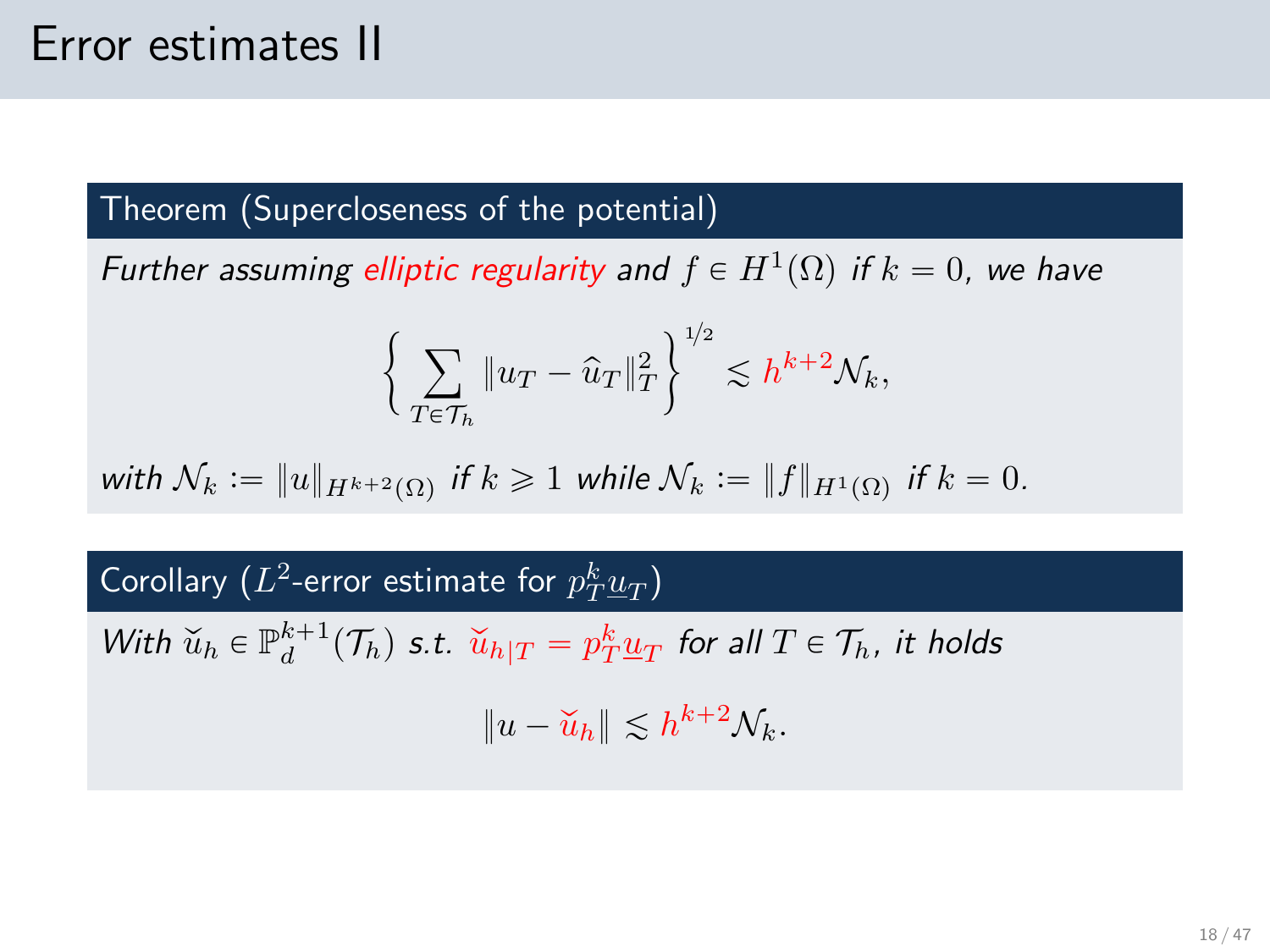#### Local conservation and numerical fluxes I

Let  $T \in \mathcal{T}_h$ ,  $v_T \in \mathbb{P}^k_d(T)$ . Partial integration yields

$$
(f, v_T)_T = -(\triangle u, v_T)_T = (\nabla u, \nabla v_T)_T - \sum_{F \in \mathcal{F}_T} (\nabla u \cdot \mathbf{n}_{TF}, v_T)_F
$$

Hence, denoting by  $\Phi_{TF}(u) := -\nabla u \cdot n_{TF}$  the conservative flux,

$$
(\nabla u, \nabla v_T)_T + \sum_{F \in \mathcal{F}_T} (\Phi_{TF}(u), v_T)_F = (f, v_T)_T
$$

■ Our goal is to identify a discrete counterpart of this relation for HHO

The difficulty comes from the coupling among faces in  $s_T^{\rm hho}$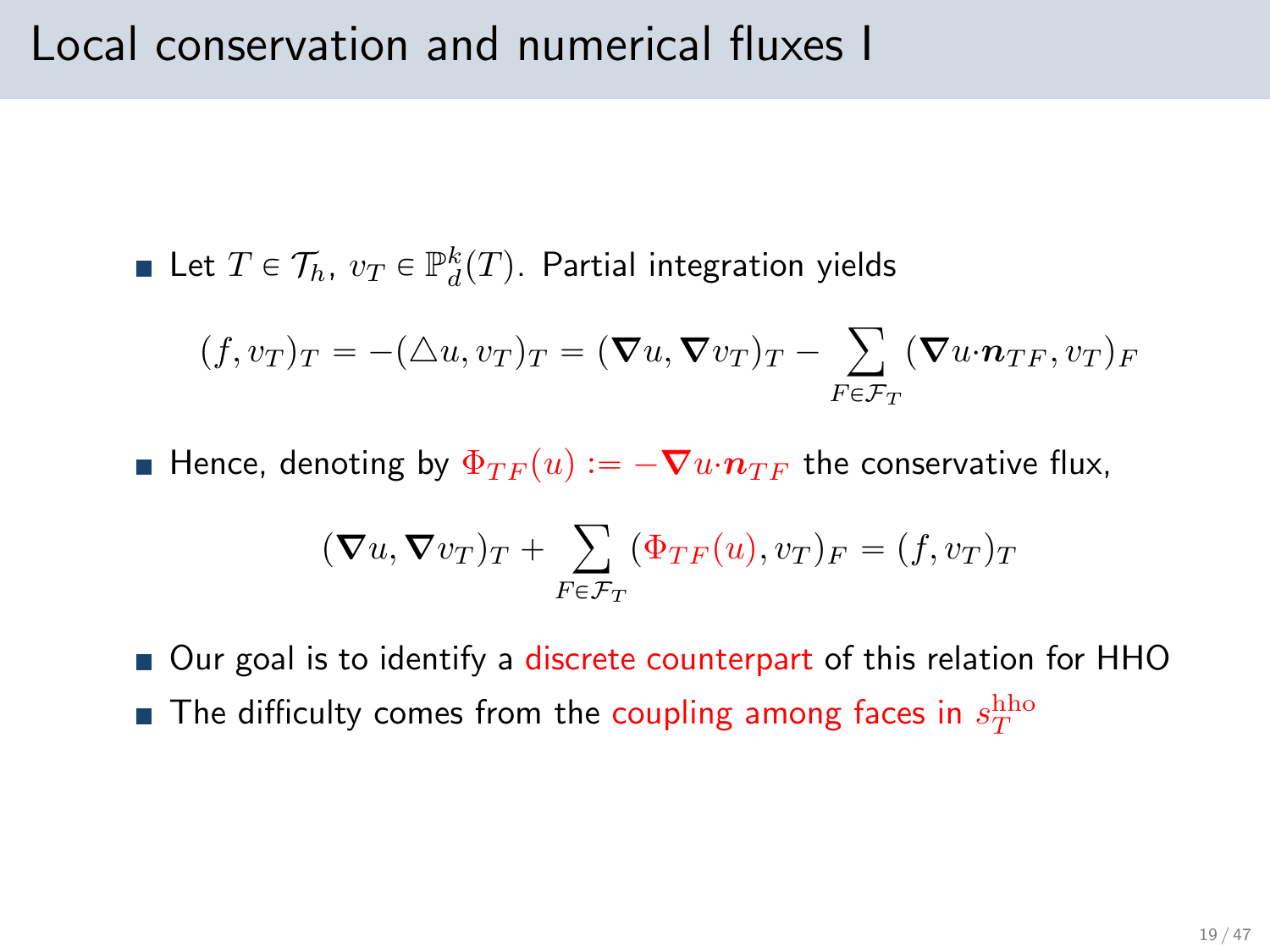#### Local conservation and numerical fluxes II

Define the auxiliary bilinear form  $\widetilde a_T : \underline{U}_T^k \times \underline{U}_T^k \to \mathbb{R}$  s.t.

$$
\widetilde a_T(\underline u_T,\underline v_T):=(\boldsymbol{\nabla} p_T^k\underline u_T,\boldsymbol{\nabla} p_T^k\underline v_T)_T+j_T(\underline u_T,\underline v_T)
$$

where  $j_T(\underline{u}_T, \underline{v}_T) :=$ ř  $F \in \mathcal{F}_T h_F^{-1}(w_T - w_F, v_T - v_F)_F$ 

For all  $T \in \mathcal{T}_h$ , we define the isomorphism  $\underline{c}_T^k : \underline{U}_T^k \to \underline{U}_T^k$  s.t.,

$$
\widetilde{a}_T(\underline{\mathcal{C}}_T^k \underline{u}_T, \underline{v}_T) = a_T(\underline{u}_T, \underline{v}_T) + j_T(\underline{u}_T, \underline{v}_T) \qquad \forall \underline{v}_T \in \underline{U}_T^k
$$

We also introduce the discrete gradient  ${\mathcal G}_T^k:\underline{U}_T^k\to \boldsymbol{\nabla} \mathbb{P}^{k+1}_d(T)$  s.t.

$$
{\boldsymbol{\mathcal G}}_T^k:=\boldsymbol\nabla(p_T^k\circ\underline c_T^k)
$$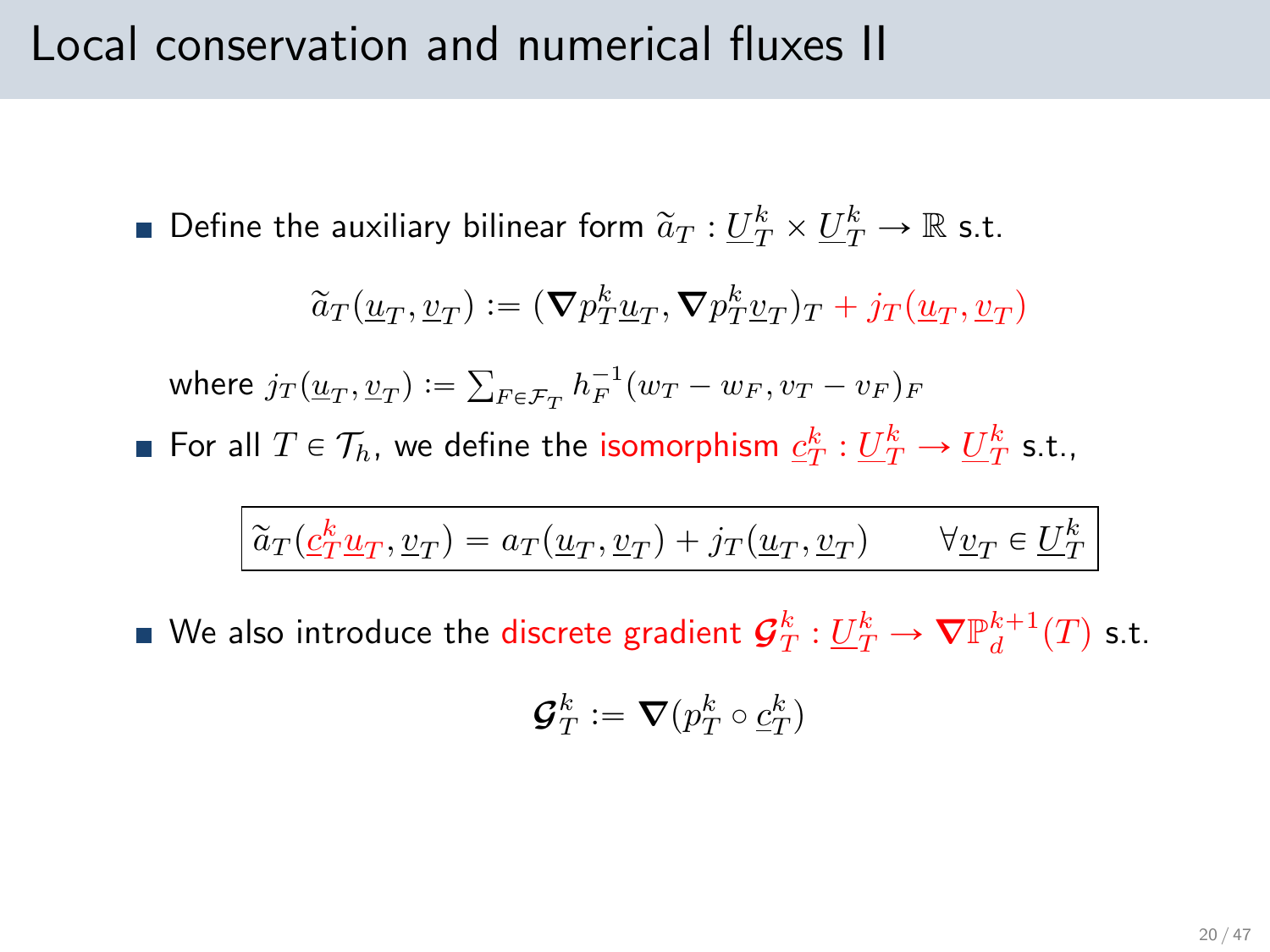Lemma (Discrete local conservation and convergence for  $\c{c}_T^k \underline{u}_T)$ 

The solution  $\underline{u}_h \in \underline{U}_{h,0}^k$  satisfies, for all  $\underline{v}_h \in \underline{U}_{h,0}^k$  and all  $T \in \mathcal{T}_h$ ,

$$
(\mathcal{G}_T^k \underline{u}_T, \nabla v_T)_T + \sum_{F \in \mathcal{F}_T} (\Phi_{TF}^{\text{hho}}(\underline{u}_T), v_T - v_F)_F = (f, v_T)_T,
$$

with conservative numerical flux  $\Phi^{\rm hho}_{TF} : \underline{U}^k_T \to \mathbb{P}^k_{d-1}(F)$  s.t.

$$
\Phi^{\text{hho}}_{TF}(\underline{u}_T) = -\mathbf{\mathcal{G}}_T^k \underline{u}_T \cdot \mathbf{n}_{TF} + h_F^{-1} \left[ \left( w_F - (\underline{c}_T^k \underline{u}_T)_F \right) - \left( w_T - (\underline{c}_T^k \underline{u}_T)_T \right) \right].
$$

Additionally,  ${\cal G}^k_T \underline{u}_T$  is optimally convergent.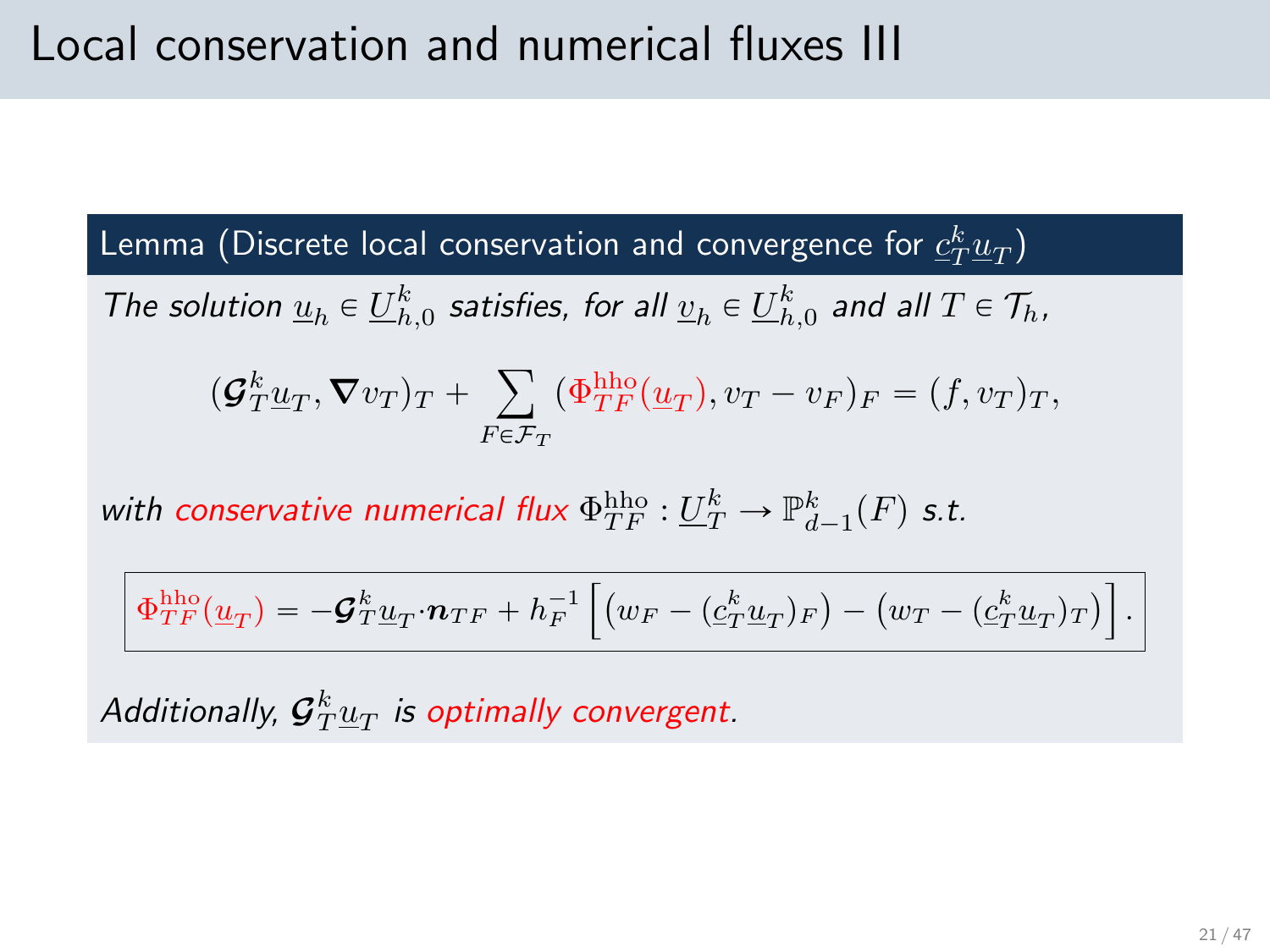### Variable diffusion I

- With  $\nu$  diffusion tensor, assume  $(\mathcal{T}_h)_{h\in\mathcal{H}}$  compatible with  $\nu$
- Let us briefly consider the Darcy problem

$$
-\nabla \cdot (\nu \nabla u) = f \quad \text{in } \Omega
$$

$$
u = 0 \quad \text{on } \partial \Omega
$$

In weak form: Find  $u \in H_0^1(\Omega)$  s.t.

$$
a(u, v) := (\nu \nabla u, \nabla v) = (f, v) \qquad \forall v \in H_0^1(\Omega)
$$

We include built-in homogeneization in  $p_{T}^{k}$ 

$$
(\nu \nabla p_T^k \underline{v}_T, \nabla w)_T = (\nu \nabla v_T, \nabla w)_T + \sum_{F \in \mathcal{F}_T} (v_F - v_T, \nabla w \cdot \nu \cdot n_{TF})_F
$$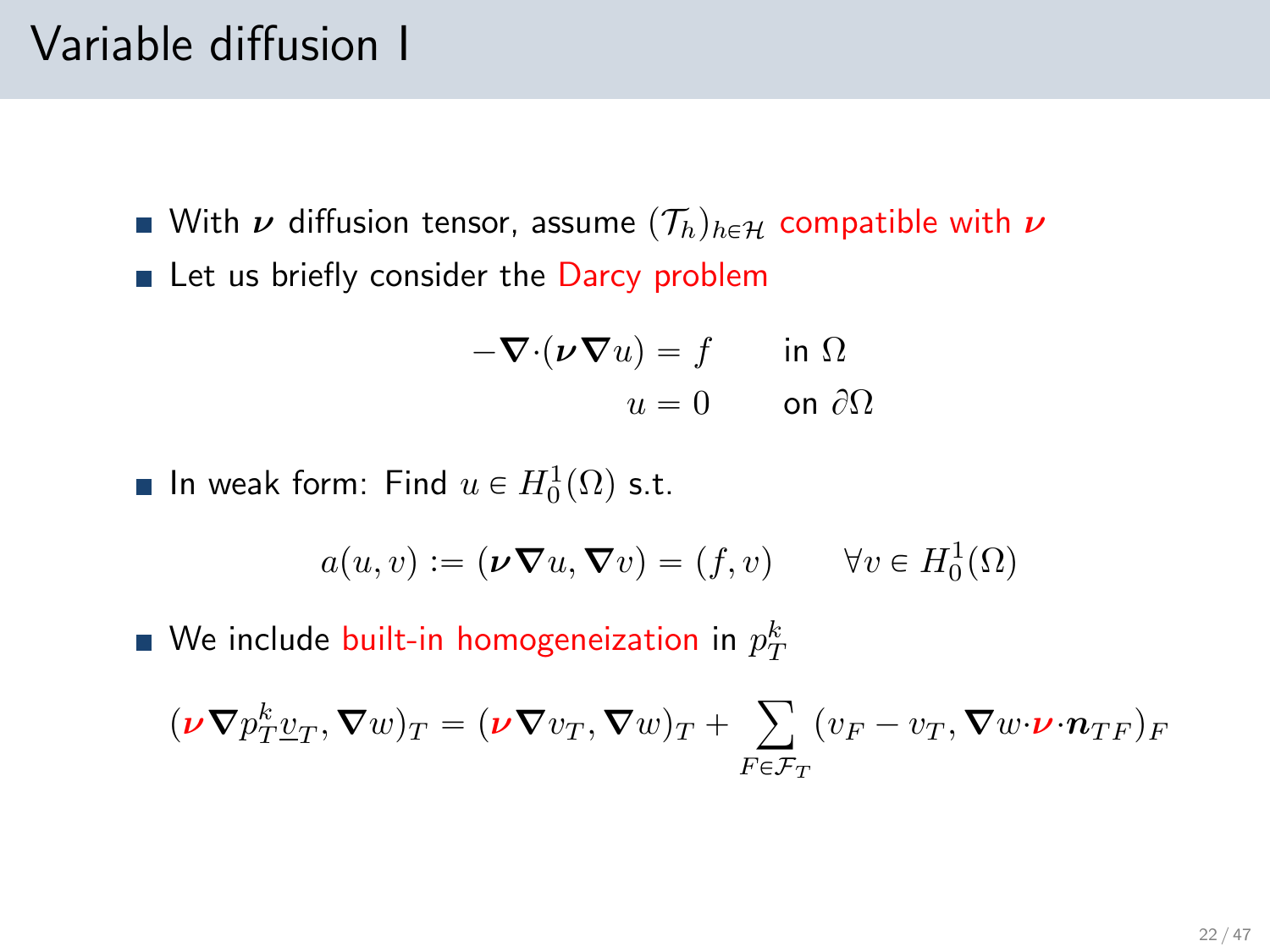#### Lemma (Approximation properties of  $p_T^k \underline{I}_T^k)$

There is C independent of  $h_T$  and  $\nu$  s.t., for all  $v \in H^{k+2}(T)$ , it holds with  $\alpha = \frac{1}{2}$  if  $\boldsymbol{\nu}$  is piecewise constant and  $\alpha = 1$  otherwise,

$$
\|v - p_T^k \underline{I}_T^k v\|_T + h_T\|\boldsymbol{\nabla}(v - p_T^k \underline{I}_T^k v)\|_T \lesssim \rho_T^{\alpha} h_T^{k+2} \|v\|_{k+2,T},
$$

with heterogeneity/anisotropy ratio  $\rho_T := \nu_T^{\sharp}/\nu_T^{\flat} \geqslant 1.$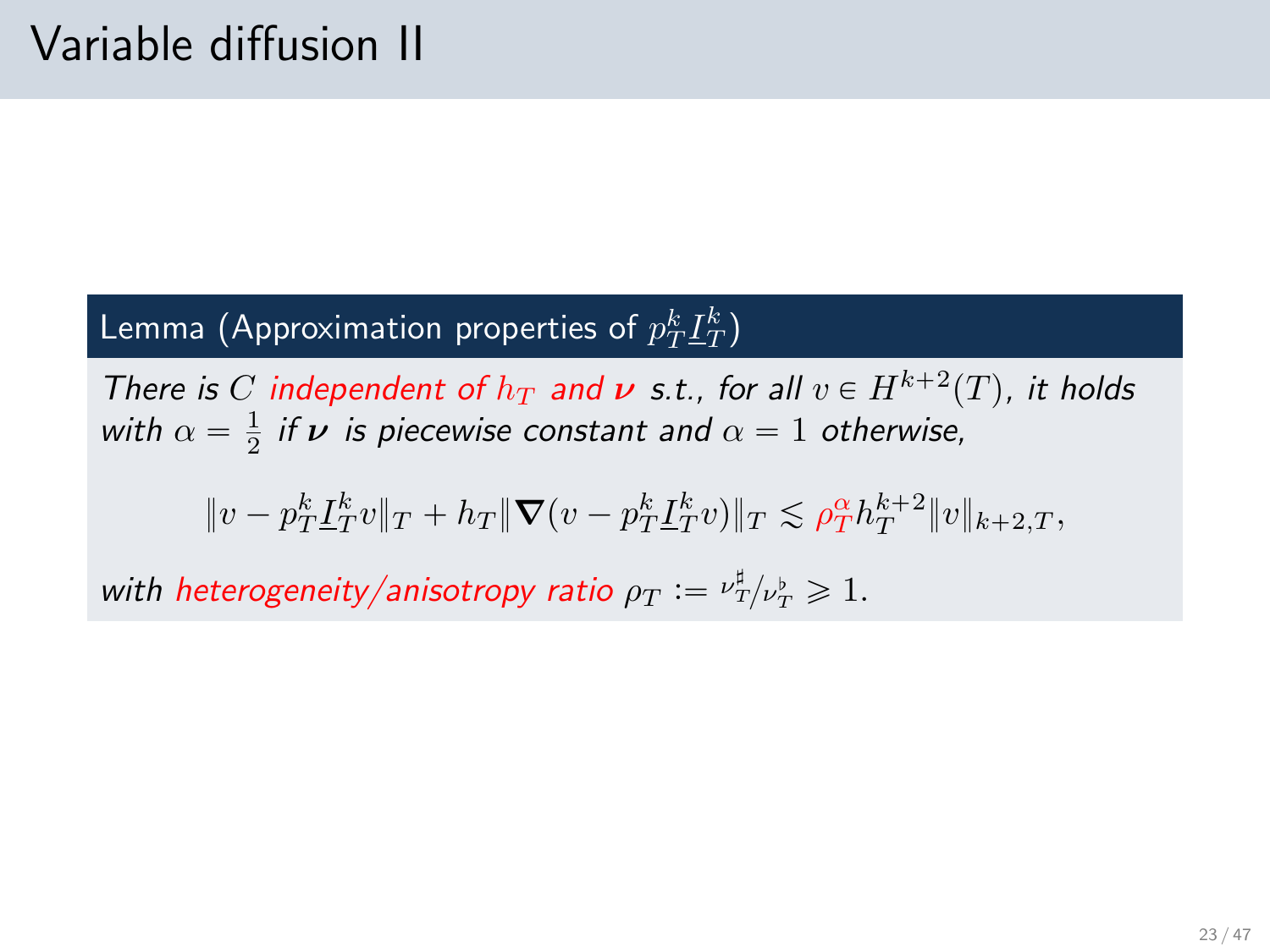## Variable diffusion III

We modify the local bilinear form as follows:

$$
a_{\nu,T}(\underline{u}_T,\underline{v}_T):=(\nu \nabla p_T^k \underline{u}_T, \nabla p_T^k \underline{v}_T)_T + s_{\nu,T}(\underline{u}_T,\underline{v}_T)
$$

where, letting  $\nu_{TF} \vcentcolon= \| \boldsymbol{n}_{TF} {\cdot} \boldsymbol{\nu}_T{\cdot} \boldsymbol{n}_{TF} \|_{L^\infty(F)}.$ 

$$
s_{\nu,T}(\underline{u}_T,\underline{v}_T):=\sum_{F\in\mathcal{F}_T}\frac{\nu_{TF}}{h_F}(\pi_F^k(P_T^k\underline{u}_T-u_F),\pi_F^k(P_T^k\underline{v}_T-v_F))_F
$$

#### Theorem (Energy-error estimate)

Assume that  $u \in H^{k+2}(\mathcal{T}_h)$ . Then, with  $\widehat{\underline{u}}_h$  and  $\alpha$  as above,

$$
\|\widehat{\underline{u}}_h-\underline{u}_h\|_{\nu,h}\lesssim \left\{\sum_{T\in\mathcal{T}_h} \nu_T^\sharp \rho_T^{1+2\alpha} h_T^{2(k+1)} \|u\|_{k+2,T}^2\right\}^{1/2}
$$

.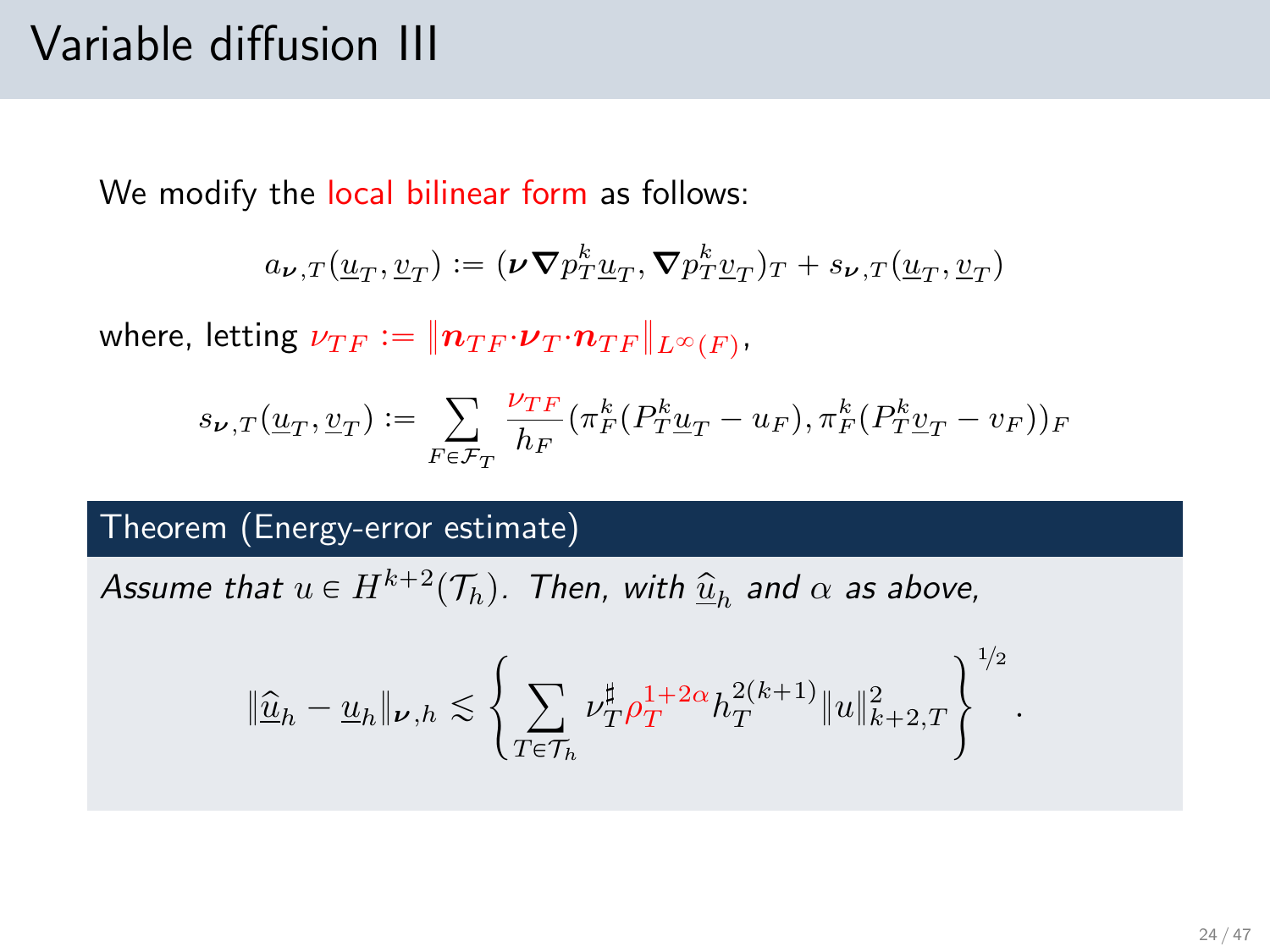- Dimension-independent construction on general polyhedral meshes
- Arbitrary order (including  $k = 0$ )
- Naturally handles variable coefficients
- **Possibility to incorporate advection robustly for**  $0 \leqslant Pe_T \leqslant +\infty$ Di Pietro et al., 2014b]
- Extension to a locking-free method for linear elasticity
	- Di Pietro and Ern, 2015b]
- Conservative fluxes obtained via element-wise post-processing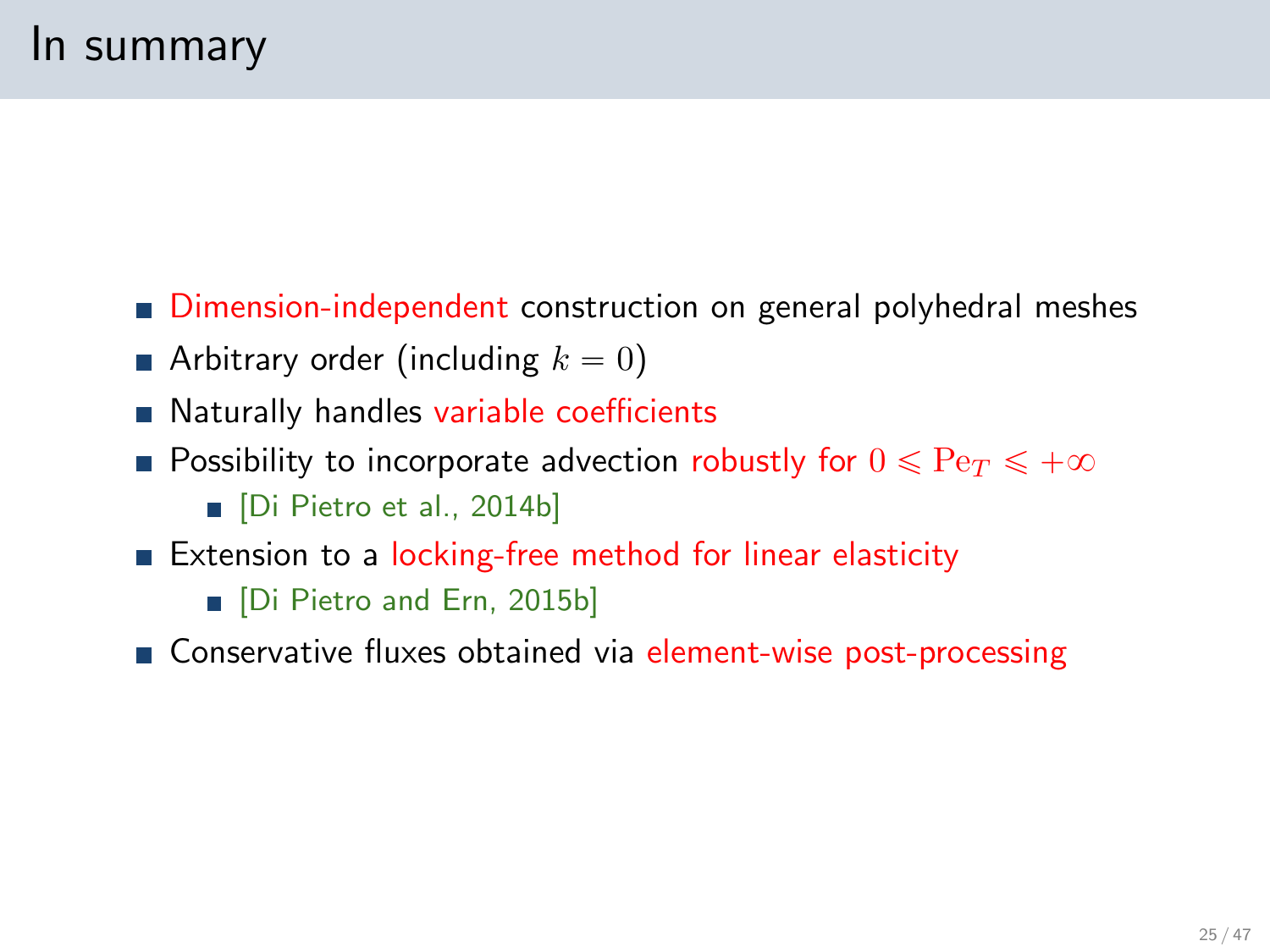## **Outline**

1 [Hybrid high-order](#page-5-0)

2 [Mixed high-order](#page-25-0)

<span id="page-25-0"></span>**3** [Variants and links with other methods](#page-38-0)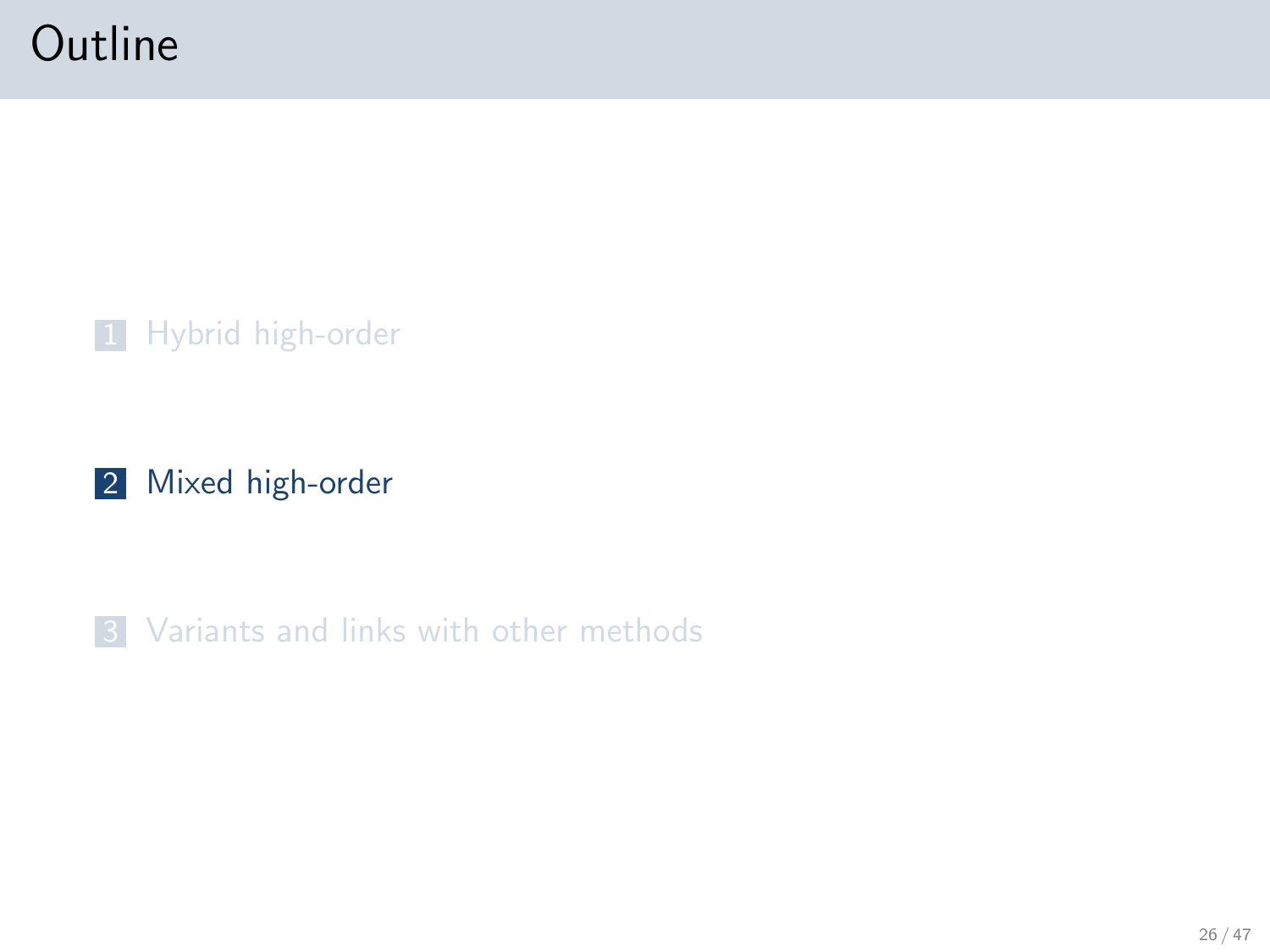With  $\nu$  diffusion tensor, assume  $(\mathcal{T}_h)_{h\in\mathcal{H}}$  compatible with  $\nu$ Define the spaces

$$
\Sigma := H(\operatorname{div}; \Omega) \qquad U := L^2(\Omega)
$$

**The mixed Darcy problem reads: Find**  $(\sigma, u) \in \Sigma \times U$  **s.t.** 

$$
(\nu^{-1}\sigma,\tau) + (u,\nabla \cdot \tau) = 0 \qquad \forall \tau \in \Sigma
$$

$$
(\nabla \cdot \sigma, v) = -(f, v) \qquad \forall v \in U
$$

 $\blacksquare$  We separate the constitutive law from the equilibrium equation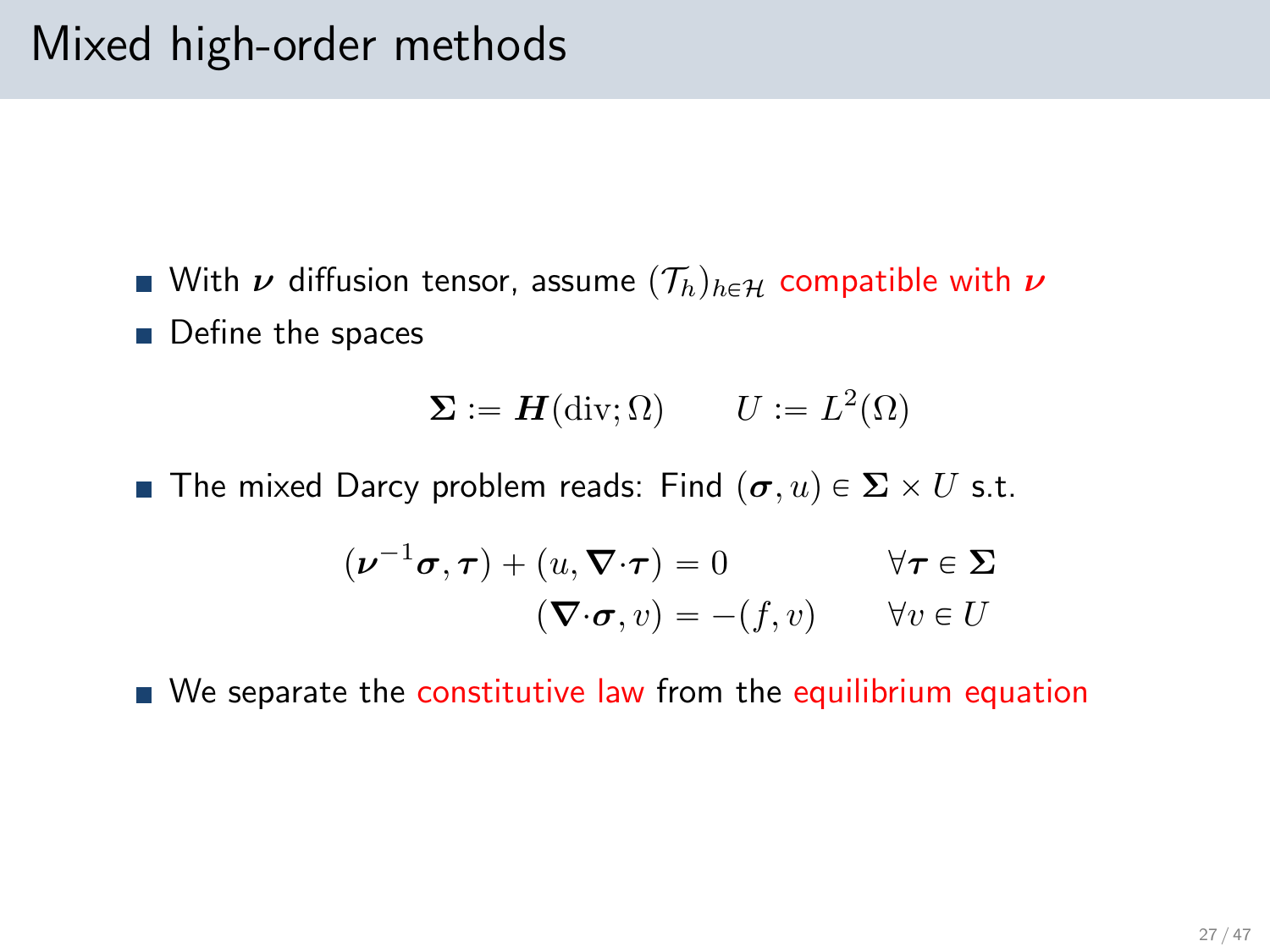#### DOFs and reduction map I



Figure : Flux DOFs for MHO

Let, for  $k\geqslant 0$ ,  $\mathbf{\Gamma}^k_T:=\boldsymbol{\nu}_T \boldsymbol{\nabla}\mathbb{P}^k_d$  and define the local spaces of DOFs  $\mathbf{\Sigma}_T^k \vcentcolon = \mathbf{\Gamma}_T^k \times$  $\sqrt{ }$  $F \in \mathcal{F}_T$  $\mathbb{P}^k_{d-1}(F) \Big\} \, , \qquad U_T^k \mathrel{\mathop:}= \mathbb{P}^k_d(T)$  $\mathbf{r}$ 

The global space has single-valued flux unknowns at interfaces

$$
\underline{\Sigma}_h^k := \left\{ \bigtimes_{T \in \mathcal{T}_h} \Gamma_T^k \right\} \times \left\{ \bigtimes_{F \in \mathcal{F}_h} \mathbb{P}^k_{d-1}(F) \right\}, \qquad U_h^k := \bigtimes_{T \in \mathcal{T}_h} \mathbb{P}^k_d(T)
$$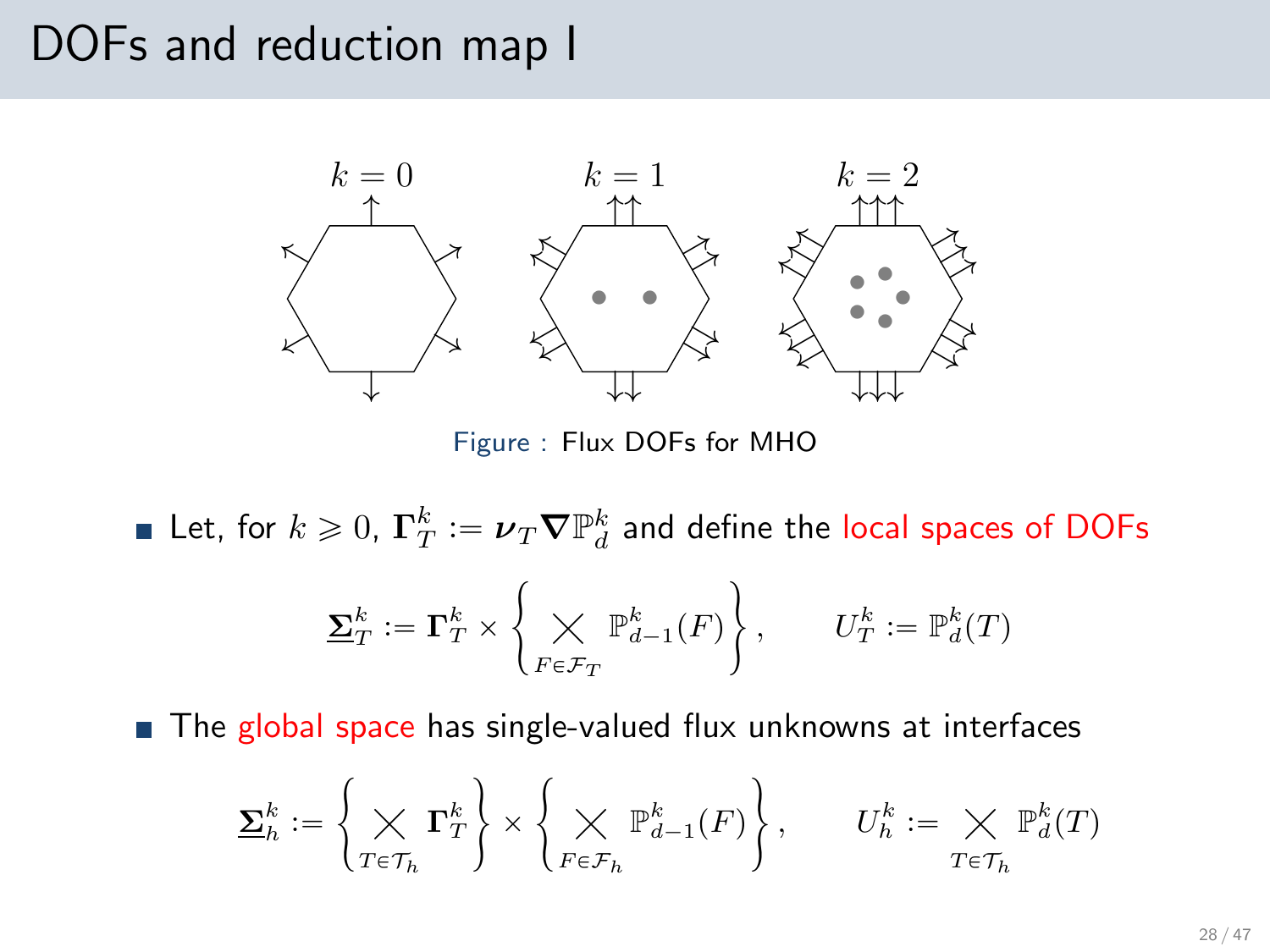#### DOFs and reduction map II

Let an element  $T \in \mathcal{T}_h$  be fixed. For  $s > 2$ , we set

$$
\Sigma^{+}(T) := \{ \tau \in L^{s}(T)^{d} \mid \nabla \cdot \tau \in L^{2}(T) \}
$$

The reduction map  $\underline{I}^k_{\boldsymbol{\Sigma},T}:\boldsymbol{\Sigma}^+(T)\to \underline{\boldsymbol{\Sigma}}^k_T$  is s.t., for all  $\boldsymbol{\tau}\in \boldsymbol{\Sigma}^+(T)$ ,

$$
(\underline{I}_{\Sigma,T}^k \tau)_T = \nu_T \nabla v, \qquad (\underline{I}_{\Sigma,T}^k \tau)_F = \pi_F^k (\tau \cdot n_F) \quad \forall F \in \mathcal{F}_T,
$$

where  $v \in \mathbb{P}^k_d(T)$  solves the following Neumann problem:

$$
(\nu_T \boldsymbol{\nabla} v, \boldsymbol{\nabla} w)_T = (\boldsymbol{\tau}, \boldsymbol{\nabla} w)_T \qquad \forall w \in \mathbb{P}^k_d(T)
$$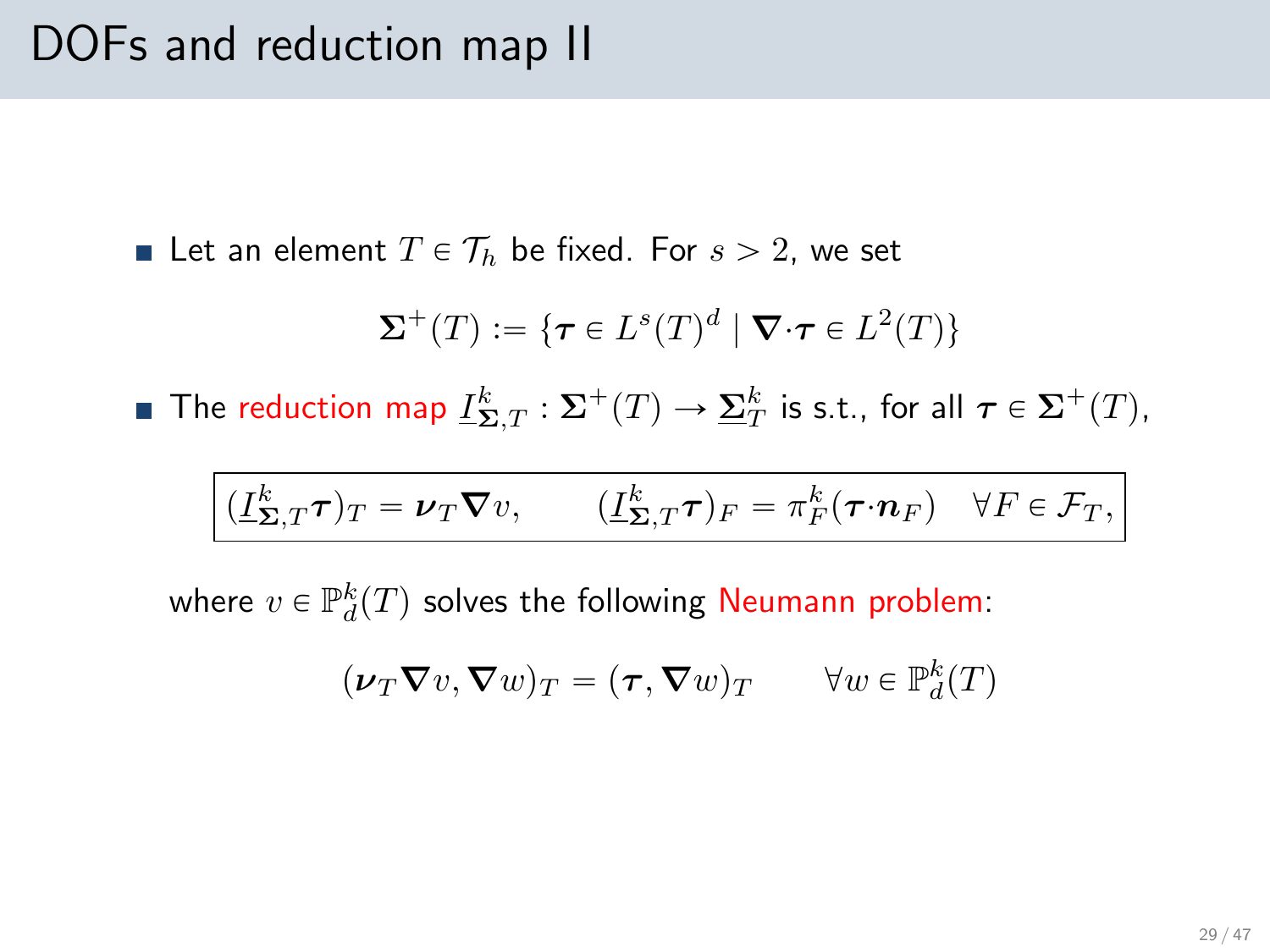#### Local flux reconstruction I

The discrete divergence  $D_T^k:\underline{\Sigma}_T^k\to U_T^k$  is s.t.,  $\forall (\underline{\tau}_T,v)\in \underline{\Sigma}_T^k\times U_T^k,$ 

$$
(D_T^k \underline{\tau}_T, v)_T = -(\nabla v, \tau_T)_T + \sum_{F \in \mathcal{F}_T} (v, \tau_F \epsilon_{TF})_F,
$$

where  $\epsilon_{TF} := n_{TF} \cdot n_F$ 

By construction, we have the commuting property

$$
\Sigma^{+}(T) \xrightarrow{\nabla^{+}} L^{2}(T)
$$

$$
I_{\Sigma,T}^{k} \Bigg|_{\nabla^{k}_{T}} \qquad \qquad \downarrow \pi_{T}^{k}
$$

$$
\Sigma^{k}_{T} \xrightarrow{D_{T}^{k}} U_{T}^{k}
$$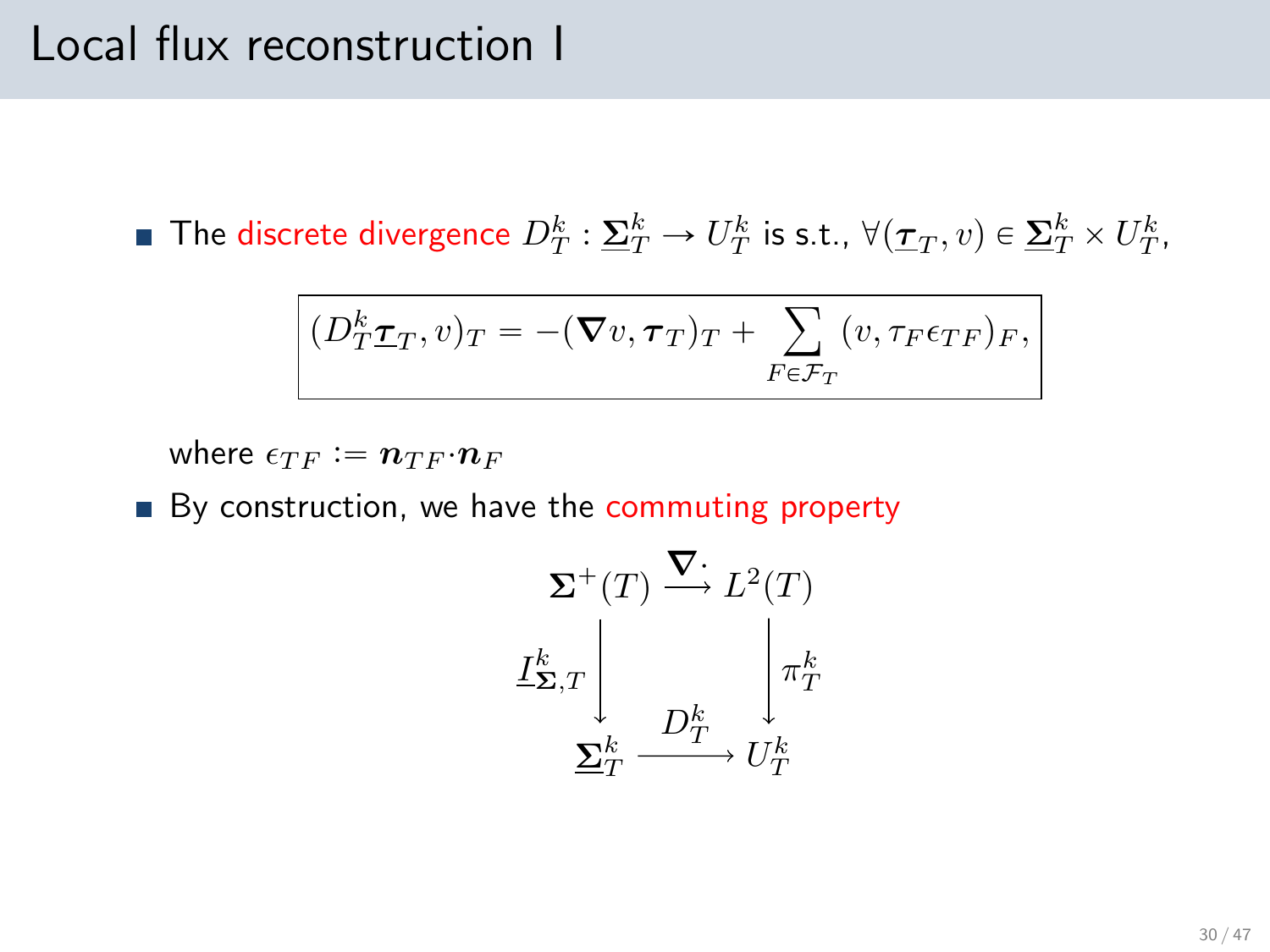### Local flux reconstruction II

The consistent flux reconstruction  $\mathfrak{C}_T^{k+1} : \underline{\Sigma}_T^k \to \Gamma_T^{k+1}$  is s.t.

$$
\forall \underline{\tau}_T \in \underline{\Sigma}_T^k, \qquad \underline{\mathfrak{C}}_T^{k+1} \underline{\tau}_T = \nu_T \nabla v
$$

where  $v \in \mathbb{P}_d^{k+1}(T)$  solves: For all  $w \in \mathbb{P}_d^{k+1}(T)$ ,

$$
(\mathfrak{C}_T^{k+1} \mathbf{I}_T, \nabla w)_T = (\boldsymbol{\nu}_T \nabla v, \nabla w)_T = -(w, D_T^k \mathbf{I}_T)_T + \sum_{F \in \mathcal{F}_T} (w, \tau_F \epsilon_{TF})_F
$$

- SPD linear system of size  $\binom{k+1+d}{k+1}$
- $\mathfrak{C}_T^{k+1}$  is polynomial-preserving up to degree  $k+1$ :

$$
\forall \pmb{\tau} \in \pmb{\Gamma}_T^{k+1}, \qquad \mathfrak{C}^{k+1}_T(\underline{I}^k_{\pmb{\Sigma},T}\pmb{\tau}) = \pmb{\tau}
$$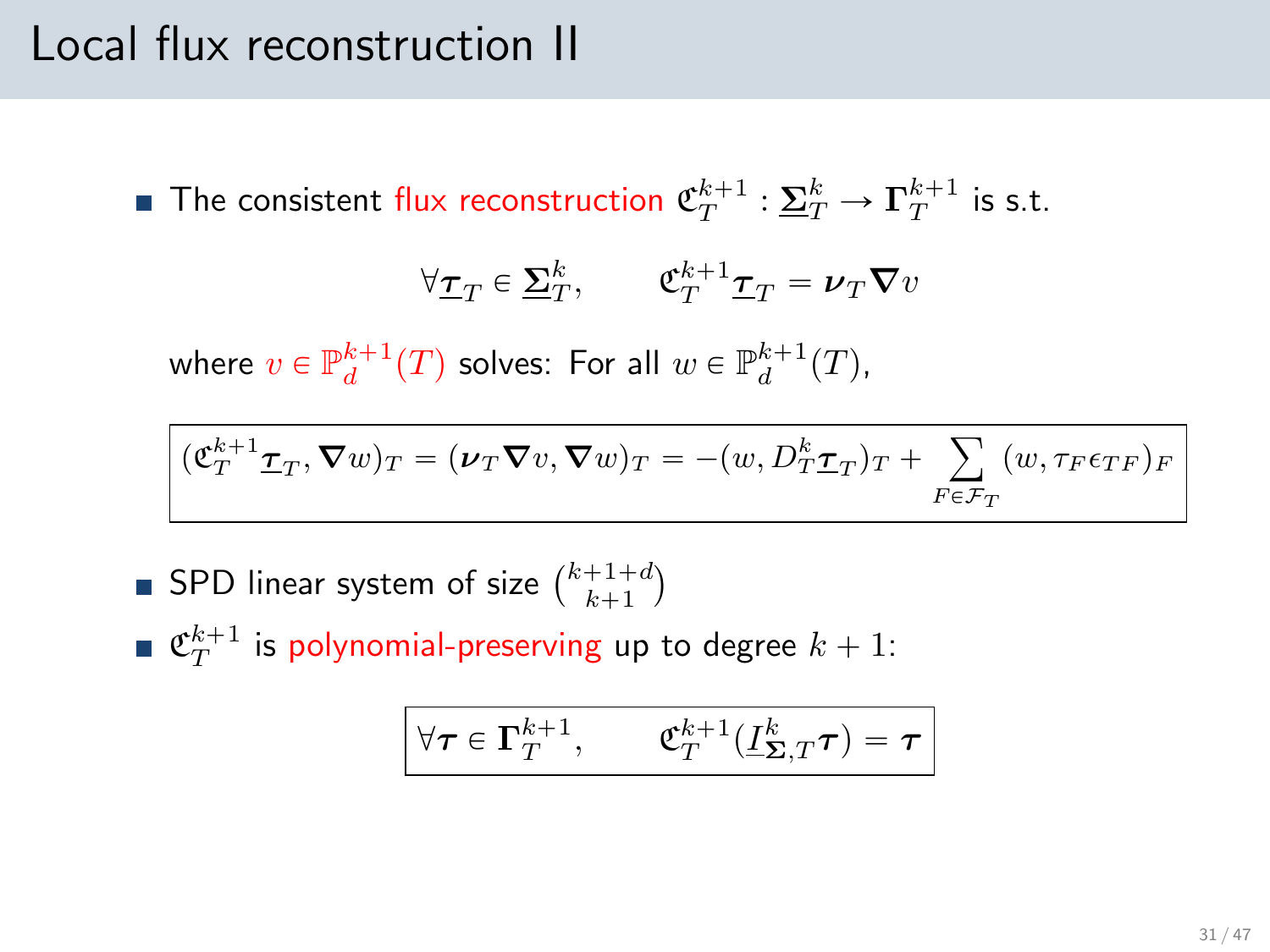Discrete  $(\boldsymbol{\nu}^{-1} \cdot, \cdot)_T$ -product and stabilization

We define the following  $(\boldsymbol{\nu}^{-1} \cdot, \cdot)_T$ -product on  $\mathbf{\underline{\Sigma}}_T^k$ 

$$
H_T(\underline{\pmb{\sigma}}_T, \underline{\pmb{\tau}}_T) := (\pmb{\nu}_T^{-1} \pmb{\mathfrak{C}}_T^{k+1} \underline{\pmb{\sigma}}_T, \pmb{\mathfrak{C}}_T^{k+1} \underline{\pmb{\tau}}_T)_T + S_T(\underline{\pmb{\sigma}}_T, \underline{\pmb{\tau}}_T),
$$

where positive definiteness is ensured by the stabilizing bilinear form

$$
S_T(\underline{\boldsymbol{\sigma}}_T,\underline{\boldsymbol{\tau}}_T):=\sum_{F\in\mathcal{F}_T}\frac{h_F}{\nu_{TF}}((\mathfrak{C}^{k+1}_T\underline{\boldsymbol{\sigma}}_T)\cdot\boldsymbol{n}_F-\sigma_F,(\mathfrak{C}^{k+1}_T\underline{\boldsymbol{\tau}}_T)\cdot\boldsymbol{n}_F-\tau_F)_F
$$

 $S_T$  enjoys polynomial consistency up to degree  $(k + 1)$ :

$$
\forall \pmb{\sigma} \in \pmb{\Gamma}_T^{k+1}, \qquad S_T(\underline{I}^k_{\pmb{\Sigma},T}(\pmb{\sigma}),\underline{\pmb{\tau}}_T) = 0 \qquad \forall \underline{\pmb{\tau}}_T \in \underline{\pmb{\Sigma}}_T^k
$$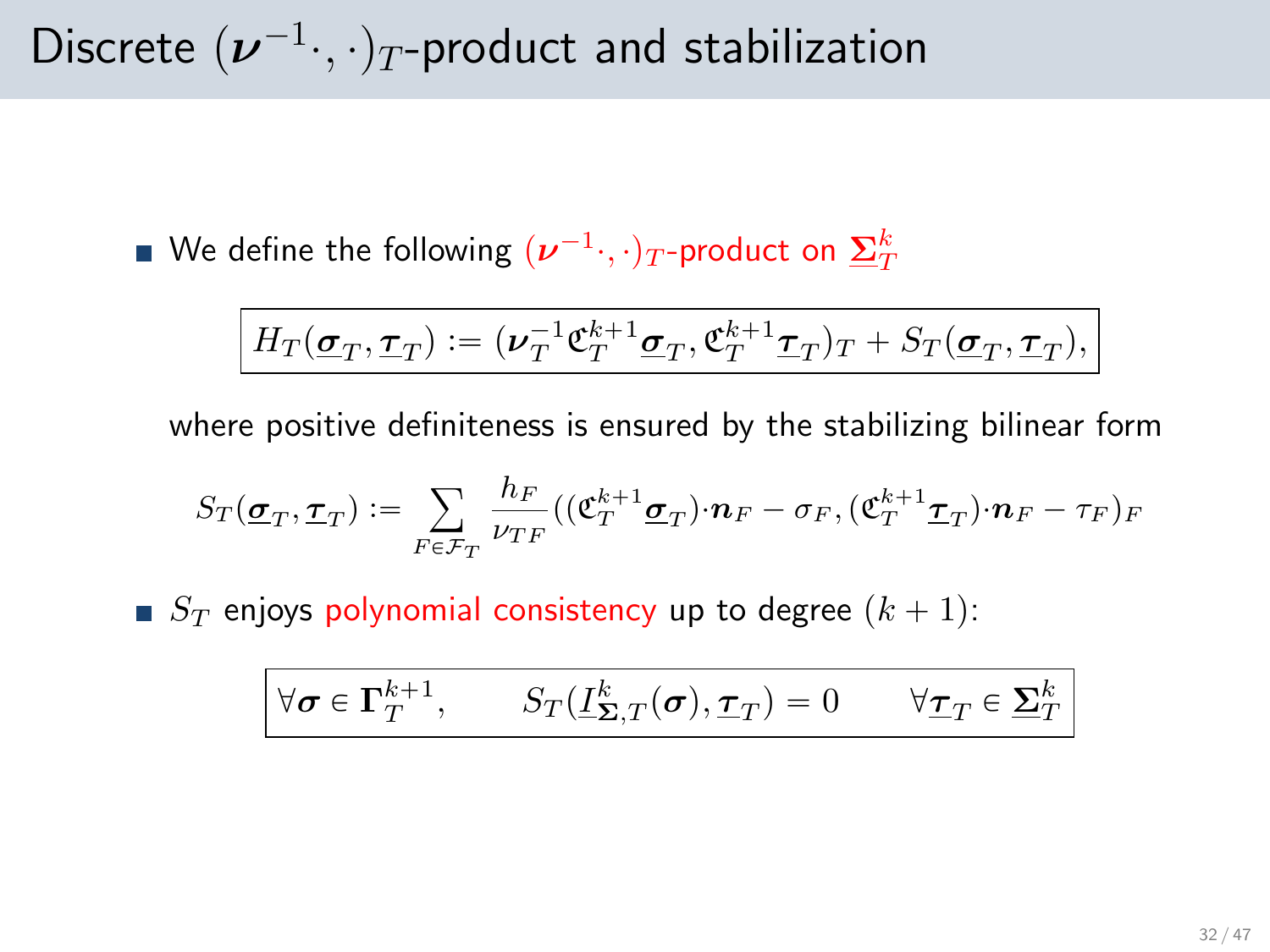■ Find 
$$
(\underline{\sigma}_h, u_h) \in \underline{\Sigma}_h^k \times U_h^k
$$
 s.t.,  $\forall (\underline{\tau}_h, v_h) \in \underline{\Sigma}_h^k \times U_h^k$ ,  $\forall T \in \mathcal{T}_h$ ,  

$$
H_T(\underline{\sigma}_T, \underline{\tau}_T) + (u_T, D_T^k \underline{\tau}_T)_T = 0
$$

$$
(D_T^k \underline{\sigma}_T, v_T)_T = -(f, v_T)_T
$$

- $\blacksquare$  Well-posedness follows from coercivity  $+$  LBB
- $\blacksquare$  In what follows, we establish a link with HHO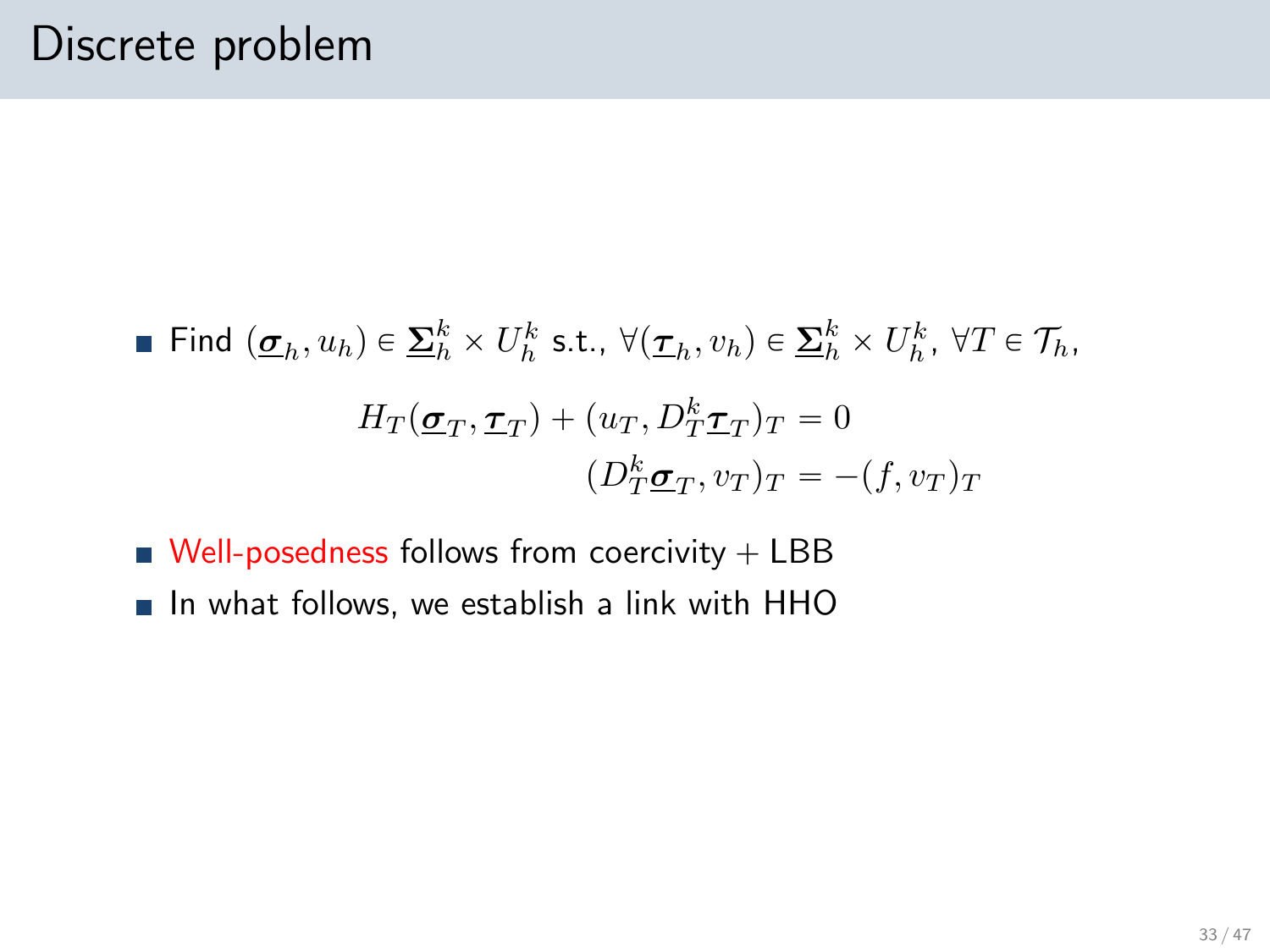## Mixed hybrid formulation I

- For simplicity, let us take  $\nu \equiv I_d$  in what follows
- We enforce single-valuedness at interfaces by Lagrange multipliers in

$$
\Lambda_h^k := \bigtimes_{F \in \mathcal{F}_h} \Lambda_F^k,
$$

with

$$
\Lambda_F^k := \begin{cases} \mathbb{P}^k_{d-1}(F) & \text{if } F \in \mathcal{F}^{\mathrm{i}}_h \\ \{0\} & \text{if } F \in \mathcal{F}^{\mathrm{b}}_h \end{cases}
$$

Recalling the definition of  $\underline{U}_{h,0}^k$  from HHO, we can rewrite

$$
\underline{U}_{h,0}^k=U_h^k\times \Lambda_h^k
$$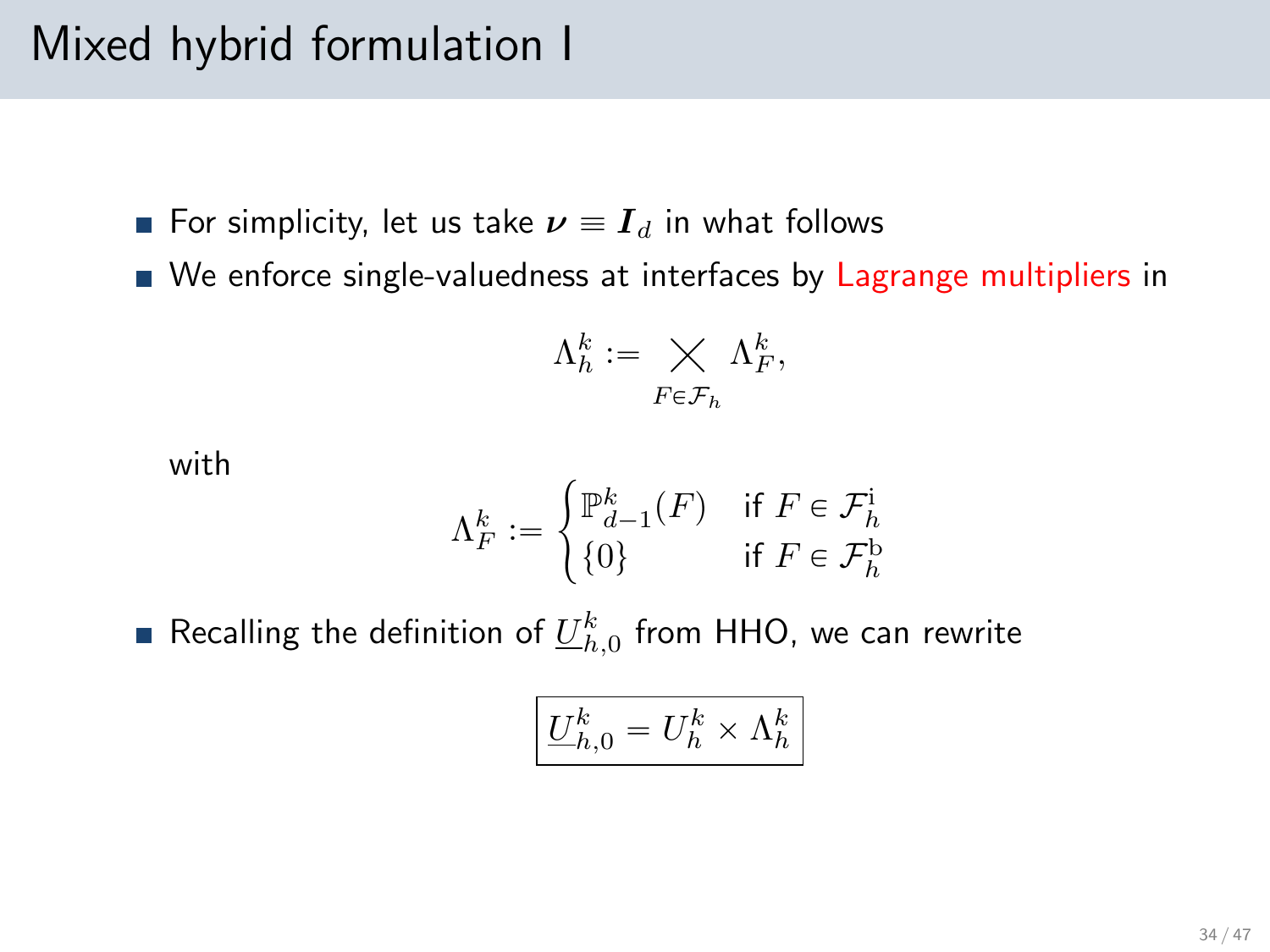#### Mixed hybrid formulation II

Define the bilinear form  $B_T \in \underline{\Sigma}_T^k \times \underline{U}_T^k$  s.t.,

$$
B_T(\underline{\tau}_T, \underline{v}_T) := (v_T, D_T^k \underline{\tau}_T)_T - \sum_{F \in \mathcal{F}_T} (v_F, \tau_{TF})_F
$$

Introducing the fully discontinuous flux space

$$
\check{\underline{\mathbf{\Sigma}}}^k_h \mathrel{\mathop:}= \bigtimes_{T \in \mathcal{T}_h} \underline{\mathbf{\Sigma}}^k_T
$$

we look for  $(\underline{\sigma}_h, \underline{u}_h) \in \underline{\check{\Sigma}}_h^k \times \underline{U}_h^k$  s.t.,  $\forall (\underline{\tau}_h, \underline{v}_h) \in \underline{\check{\Sigma}}_h^k \times \underline{U}_h^k$ ,  $\forall T \in \mathcal{T}_h$ ,

$$
H_T(\underline{\sigma}_T, \underline{\tau}_h) + B_T(\underline{\tau}_T, \underline{u}_T) = 0
$$
  

$$
B_T(\underline{\sigma}_T, \underline{v}_T) = -(f, v_T)_T
$$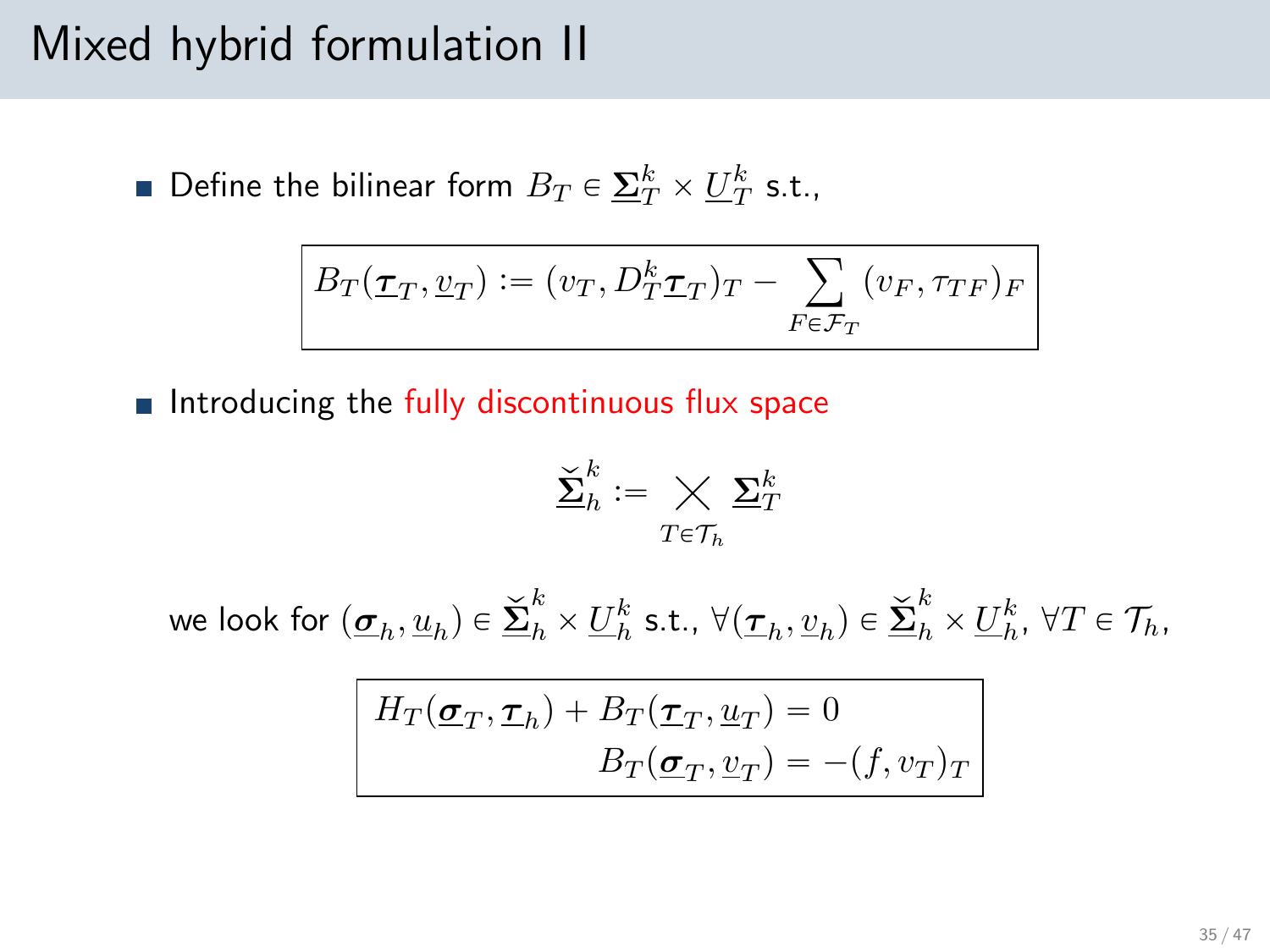We define a potential lifting  $\bm{\varsigma}_T^k:\underline{U}_T^k\to \underline{\bm{\Sigma}}_T^k$  s.t., for all  $\underline{\bm{\tau}}_T\in \underline{\bm{\Sigma}}_T^k,$ 

$$
H_T(\boldsymbol{\varsigma}_T^k\underline{v}_T,\underline{\boldsymbol{\tau}}_T)=-B_T(\underline{\boldsymbol{\tau}}_T,\underline{v}_T)
$$

Using the definition of  $D_T^k$  and partial integration, we have

$$
B_T(\underline{\tau}_T, \underline{v}_T) := (v_T, D_T^k \underline{\tau}_T) - \sum_{F \in \mathcal{F}_T} (v_F, \tau_{TF})_F
$$
  
= -(\nabla v\_T, \tau\_T)\_T + \sum\_{F \in \mathcal{F}\_T} (v\_T - v\_F, \tau\_{TF})\_F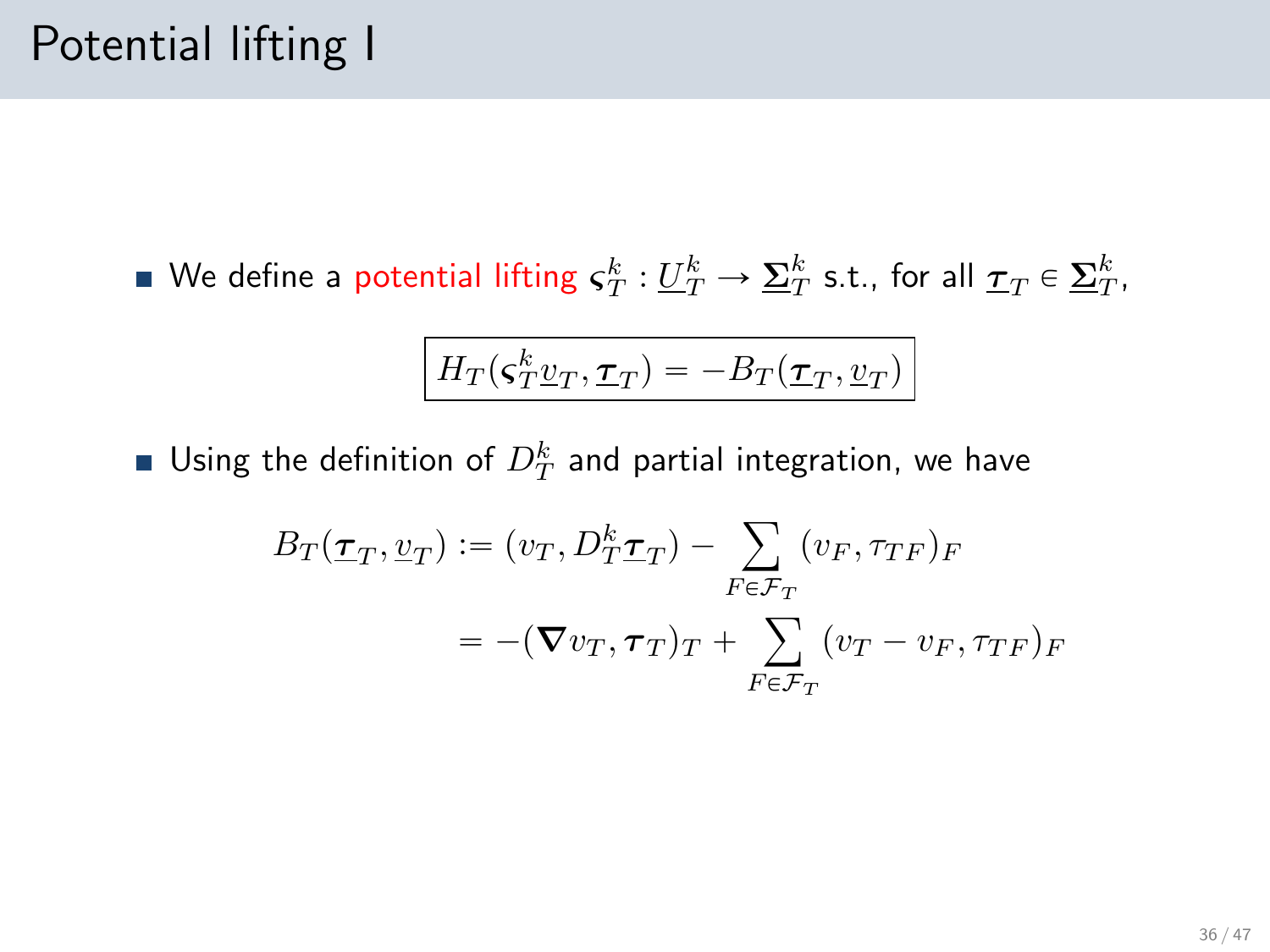# Potential lifting II

Using the previous relation, and letting  $\bm{G}_T^k:\underline{U}_T^k\to \mathbb{P}_d^{k+1}(T)$  be s.t.

$$
\boldsymbol{G}_T^k \mathrel{\mathop:}= \mathfrak{C}_T^{k+1} \circ \boldsymbol{\varsigma}_T^k,
$$

we have from polynomial consistency:  $\forall \underline{v}_T \in \underline{U}_T^k$ ,  $\forall w \in \mathbb{P}^{k+1}_d(T)$ ,

$$
(\boldsymbol{G}_{T}^{k}\underline{v}_{T},\boldsymbol{\nabla} w)_{T}=(\boldsymbol{\nabla} v_{T},\boldsymbol{\nabla} w)_{T}+\sum_{F\in\mathcal{F}_{T}}(v_{F}-v_{T},\boldsymbol{\nabla} w\cdot\boldsymbol{n}_{TF})_{F}
$$

■ Comparing with HHO, it is readily inferred that

$$
\bm{G}_T^k \underline{v}_T = \bm{\nabla} p_T^k \underline{v}_T
$$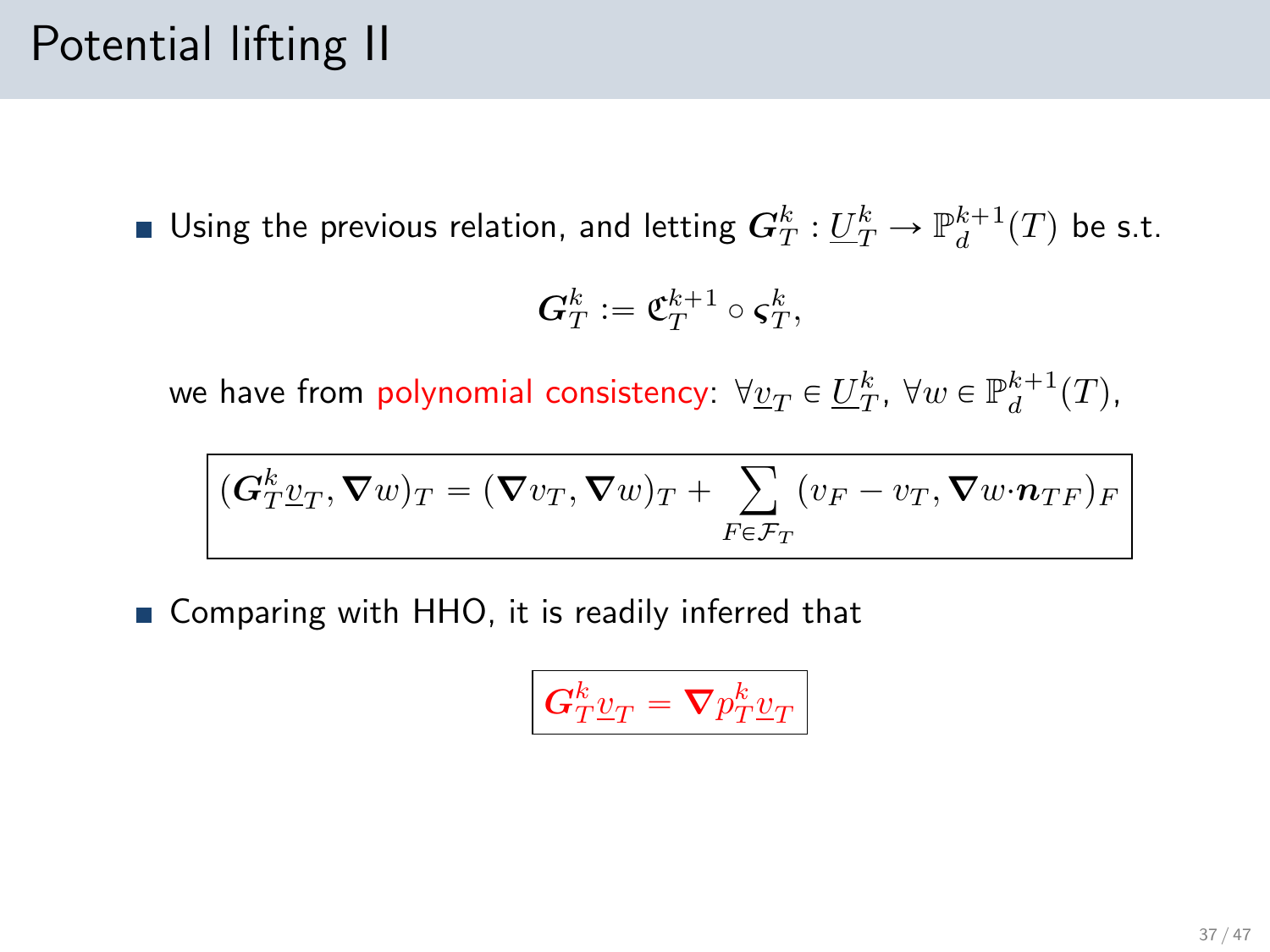### Primal formulation and link with HHO

- Let us go back to the mixed-hybrid formulation
- By definition of  $\varsigma_T^k$ , the constitutive law rewrites

$$
\boxed{\underline{\sigma}_T = \varsigma_T^k \underline{u}_T \qquad \forall T \in \mathcal{T}_h}
$$

The equilibrium equation thus becomes:  $\forall \underline{v}_h \in \underline{U}_{h,0}^k$ ,  $\forall T \in \mathcal{T}_h$ ,

$$
-B_T(\varsigma_T^k \underline{u}_T, \underline{v}_T) = (f, v_T)_T,
$$

or, by definition of  $\varsigma_T^k \underline{v}_T$ , letting  $s_T^{\text{mho}}(\underline{u}_T,\underline{v}_T) \vcentcolon= S_T(\varsigma_T^k \underline{u}_T,\varsigma_T^k \underline{v}_T)$ ,

$$
H_T(\boldsymbol{\varsigma}_T^k \underline{u}_T, \boldsymbol{\varsigma}_T^k \underline{v}_T) = \underbrace{(\boldsymbol{\nabla} p_T^k \underline{u}_T, \boldsymbol{\nabla} p_T^k \underline{v}_T) + s_T^{\text{mho}}(\underline{u}_T, \underline{v}_T)}_{:=a_T^{\text{mho}}(\underline{u}_T, \underline{v}_T)} = (f, v_T)_T
$$

**Thus, after hybridization, MHO**  $\simeq$  **HHO**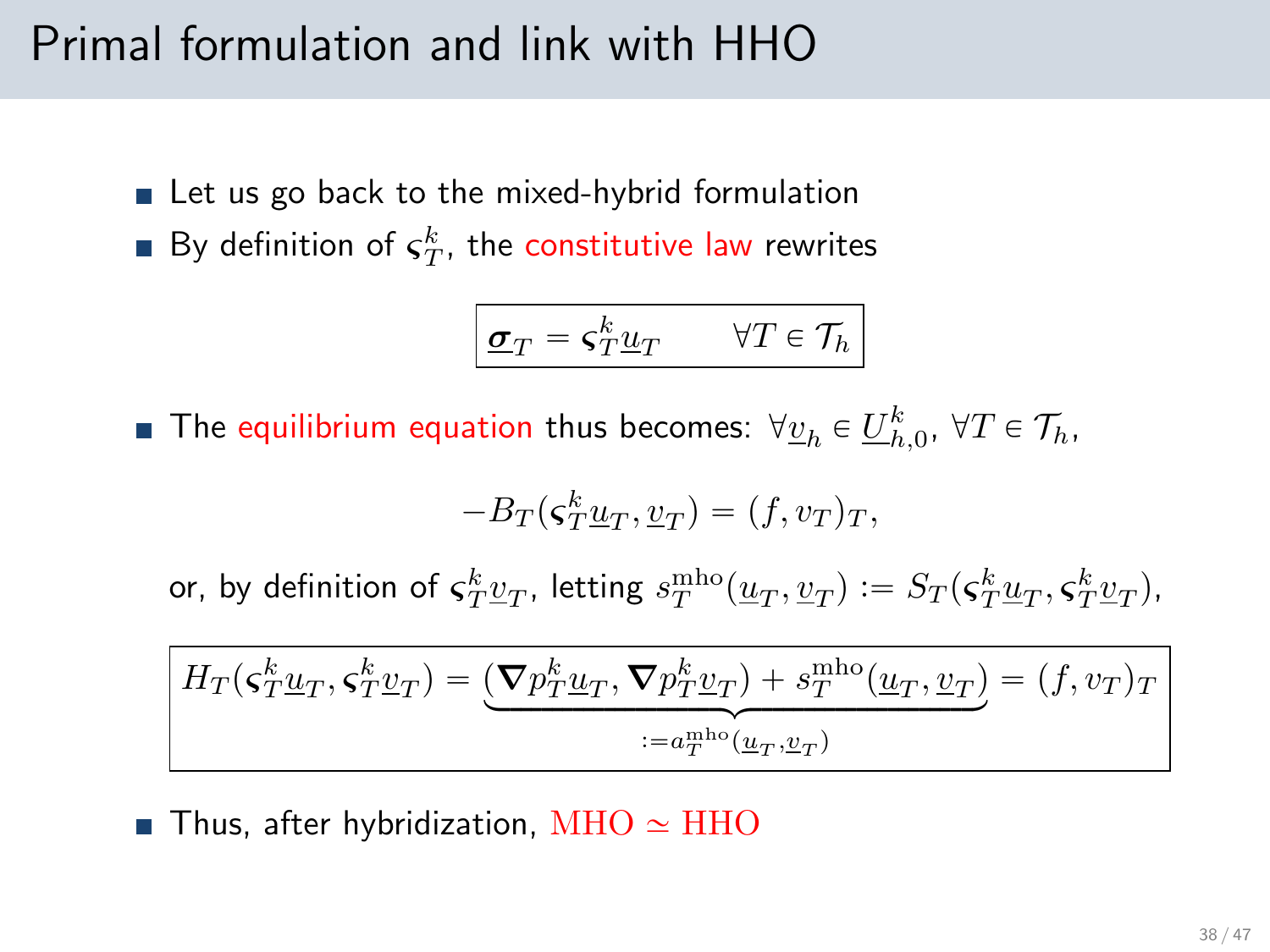## **Outline**

1 [Hybrid high-order](#page-5-0)

2 [Mixed high-order](#page-25-0)

#### <span id="page-38-0"></span>3 [Variants and links with other methods](#page-38-0)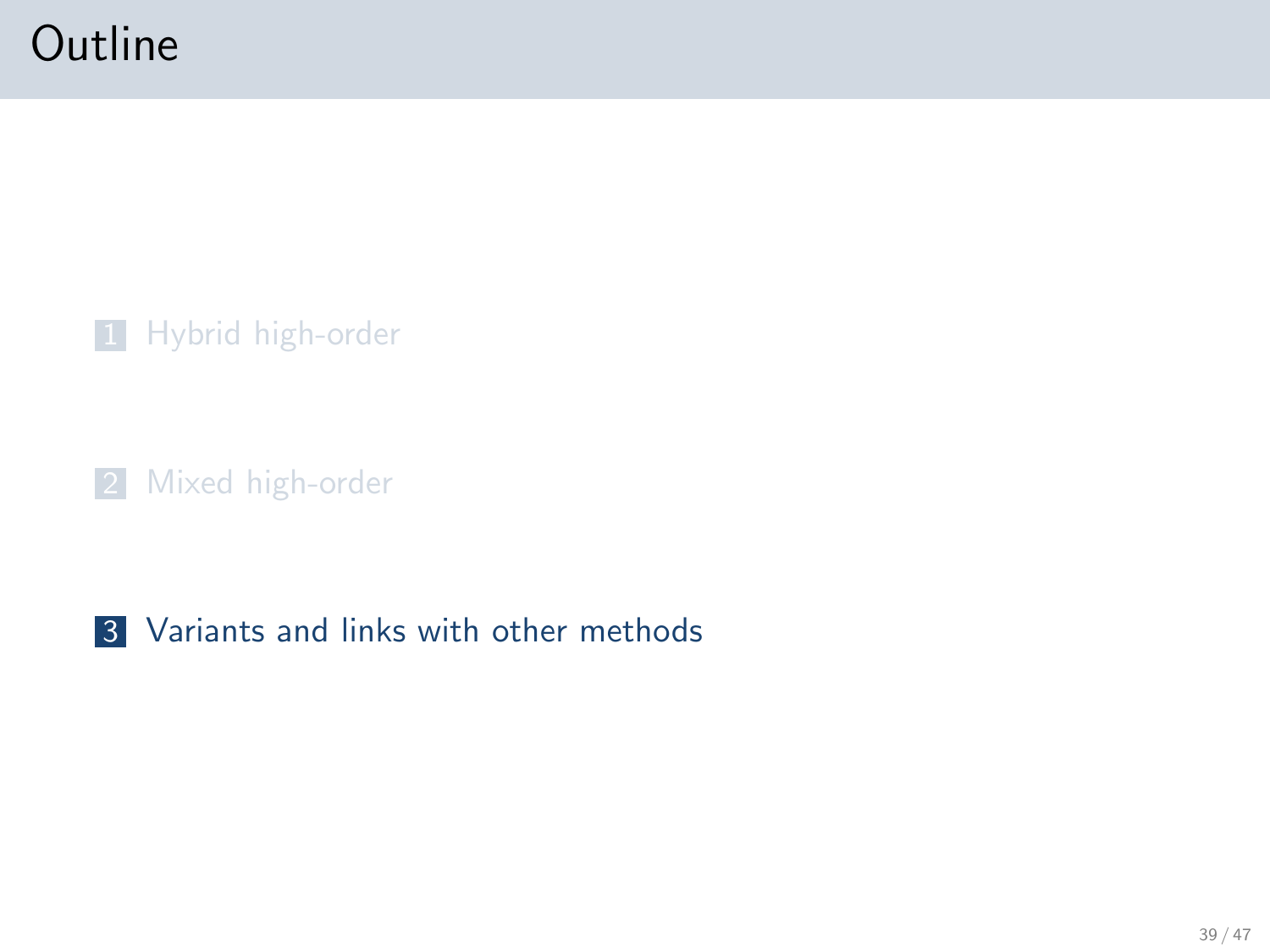Let  $T \in \mathcal{T}_h$ ,  $k - 1 \leq l \leq k + 1$ , and consider the local space

$$
\underline{U}_T^{k,l}:=\mathbb{P}^l_d(T)\times \left\{\bigtimes\limits_{F\in\mathcal{F}_T}\mathbb{P}^k_{d-1}(F)\right\}
$$

In all the cases, convergence rates as for the original HHO method

- We have that
	- $\blacksquare$   $l = k 1$  yields HOM (up to variants in stabilization)
	- $\blacksquare$   $l = k$  yields the original HHO method
	- $l = k + 1$  yields a new HDG-like method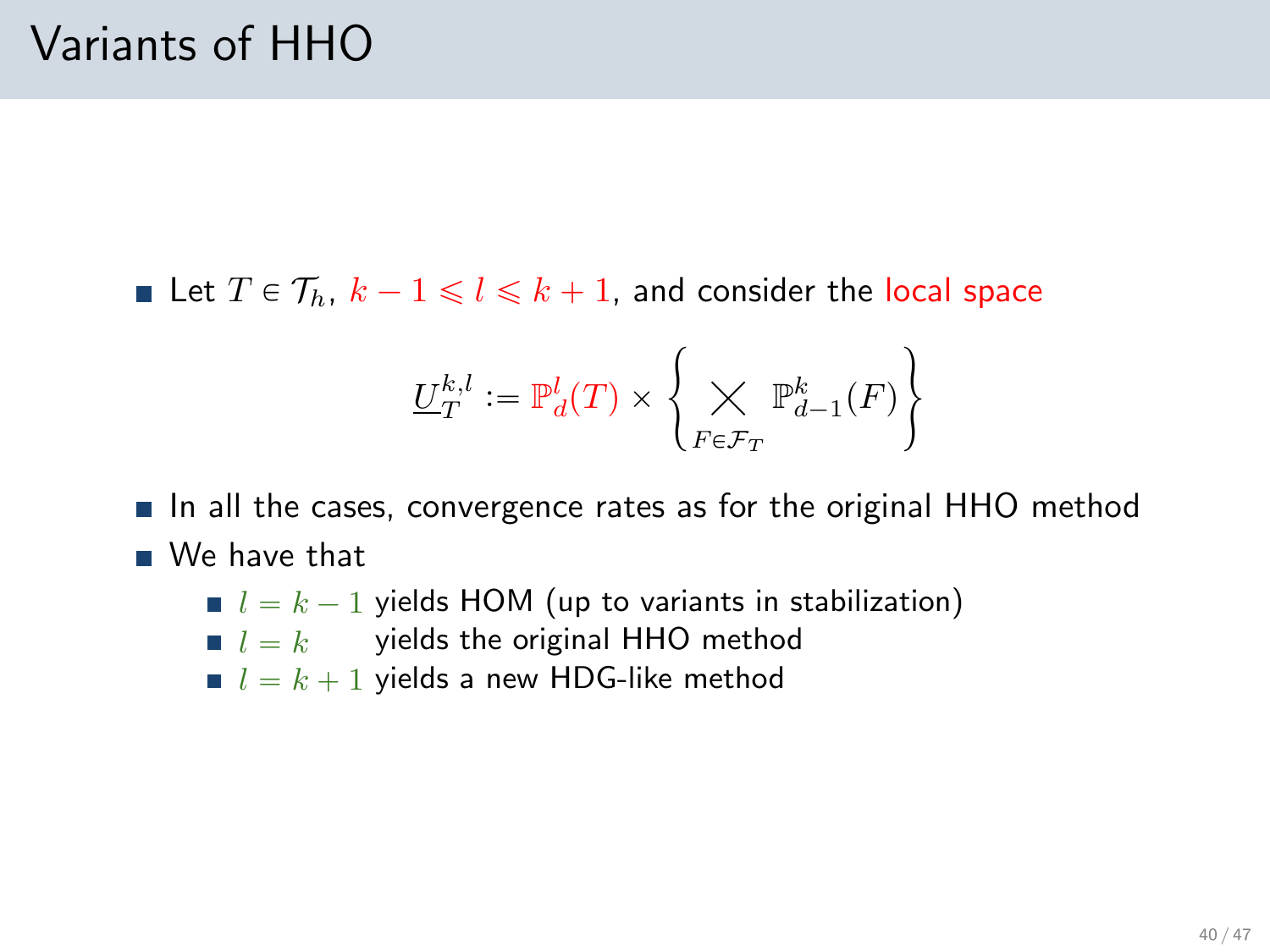A (minor) extension of [\[Ayuso de Dios et al., 2014\]](#page-45-3) bridges HHO and HOM when

$$
\bm{\nu} = \bm{I}_d
$$

For a given  $T \in \mathcal{T}_h$ , define the local space

$$
V_T^{k,l} := \left\{ \varphi \in H^1(T) \mid \ \nabla \varphi_{|F} \cdot \mathbf{n}_F \in \mathbb{P}^k_{d-1}(F) \ \forall F \in \mathcal{F}_T \text{ and } \triangle \varphi \in \mathbb{P}^l_d(T) \ \right\}
$$

We next study the relation between  $V^{k,l}_T$  and  $\underline{U}^{k,l}_T$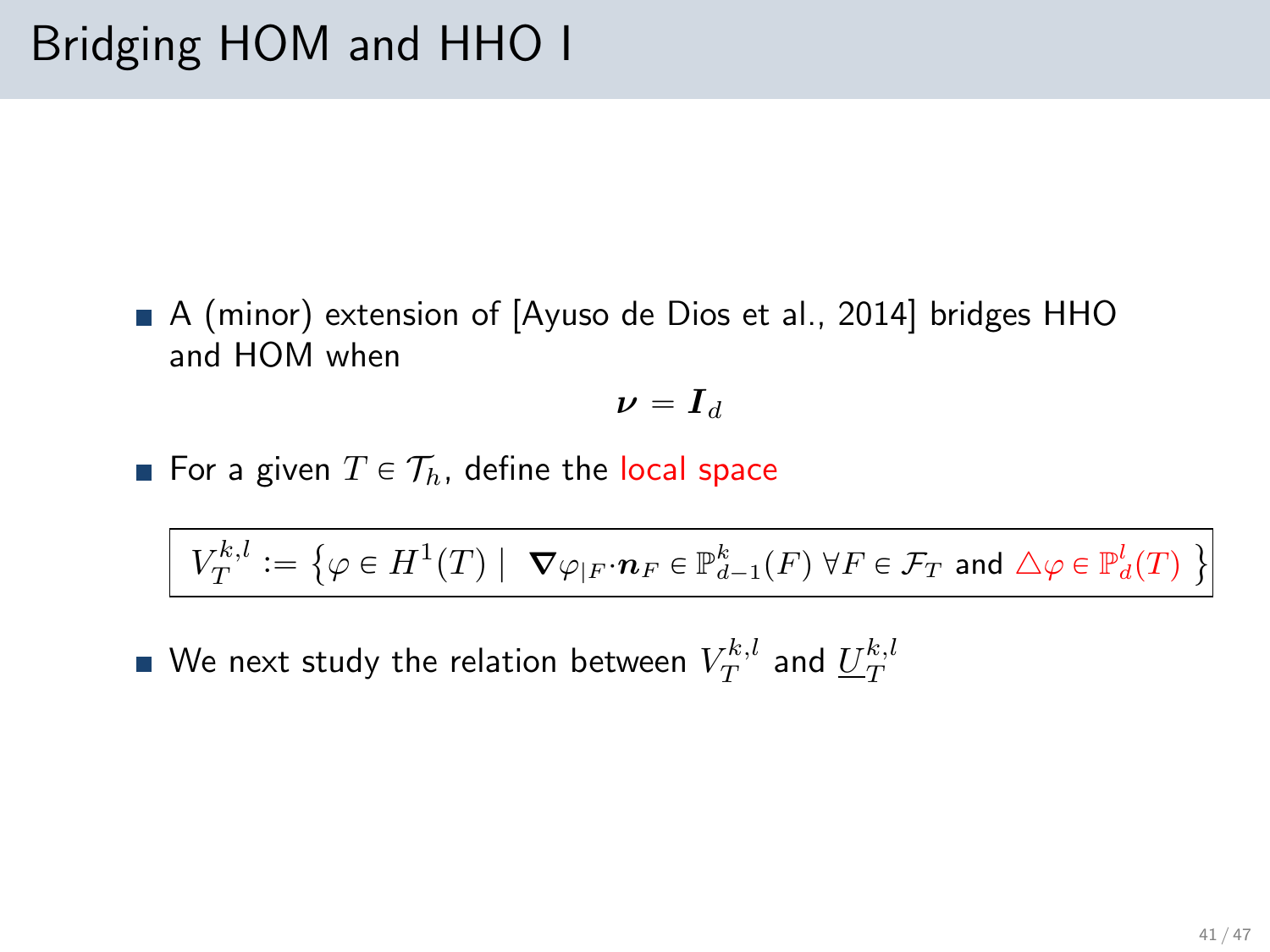## Bridging HOM and HHO II

Let  $\Phi_T: \underline{U}_T^{k,l} \to V_T^{k,l}$  be s.t.  $\Phi_T(\underline{v}_T)$  solves the Neumann problem

$$
\boxed{\triangle \Phi_T(v_T) = v_T - \frac{1}{|T|_d} \left( \int_T v_T - \sum_{F \in \mathcal{F}_T} \int_F v_F \right)}
$$

with

$$
\nabla \Phi_T(\underline{v}_T)_{|F} \cdot \mathbf{n}_{TF} = v_F \quad \forall F \in \mathcal{F}_T, \qquad \int_T \Phi_T(\underline{v}_T) = \int_T v_T
$$

Clearly, both  $\Phi_T$  and  $\underline{I}_T^{k,l}: V_T^{k,l} \to \underline{U}_T^{k,l}$  are injective Therefore,  $\underline{I}_T^{k,l}: V_T^{k,l} \to \underline{U}_T^{k,l}$  is an isomorphism and we can identify

$$
\boxed{V_T^{k,l}\sim \underline{U}_T^{k,l}}
$$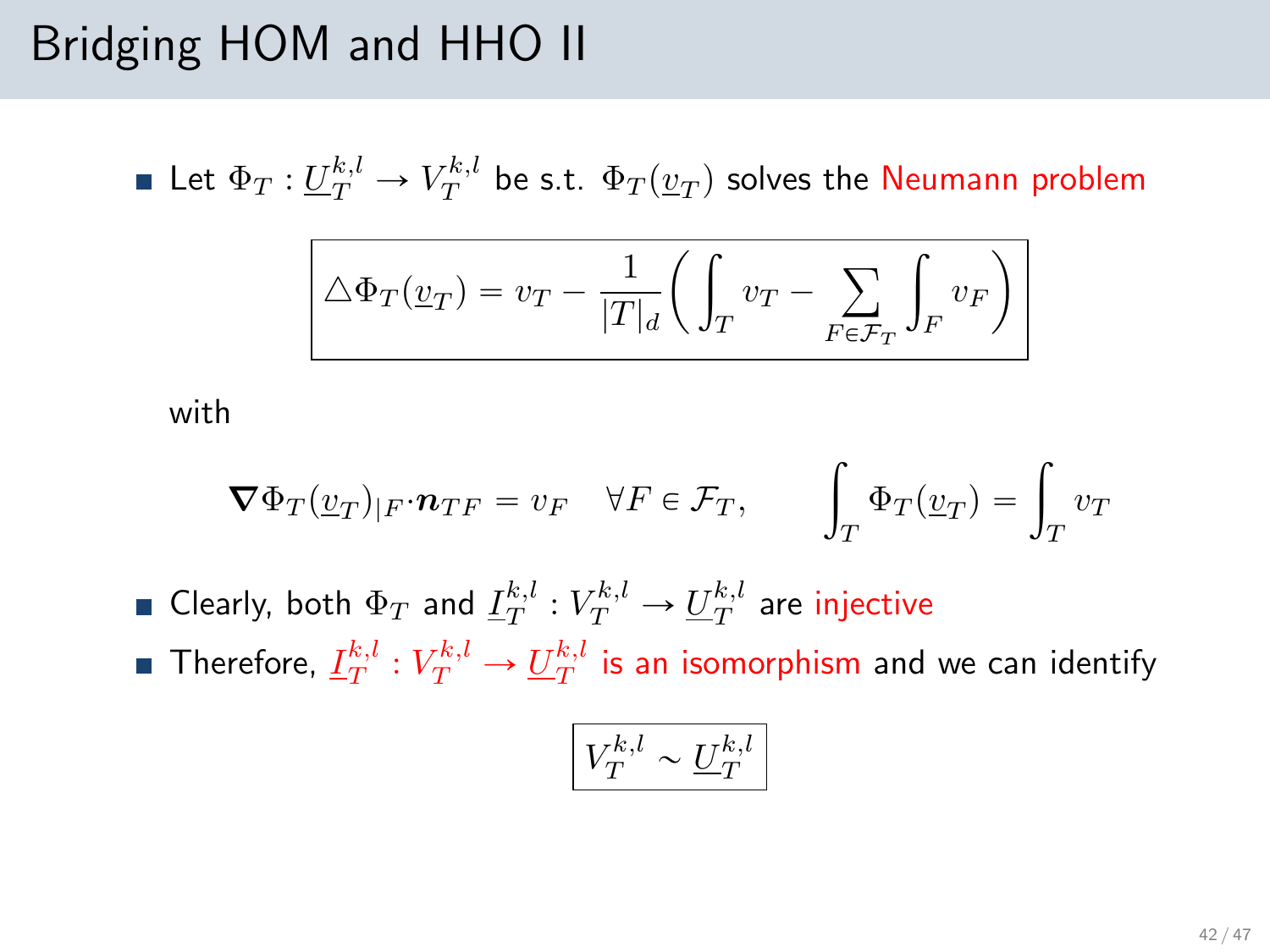# Bridging HOM and HHO III

Define the computable projection  $\Pi_T^{k+1} : V_T^{k,l} \to \mathbb{P}_d^{k+1}(T)$  s.t.

$$
\boxed{\Pi_T^{k+1}\varphi:=p_T^k\underline{I}_T^{k,l}\varphi}
$$

For all  $F \in \mathcal{F}_T$ , one can readily verify, with  $\delta^k_{TF} \varphi := \pi^k_F \varphi - \pi^k_T \varphi$ ,

$$
\pi_F^k(P_T^{k,l} \underline{I}_T^{k,l} \varphi - (\underline{I}_T^{k,l} \varphi)_F) = \delta_{TF}^k(\Pi_T^{k+1} \varphi - \varphi) \quad \forall \varphi \in V_T^{k,l}
$$

■ Therefore, the HHO stabilization is a least-square penalty of

$$
\delta_{TF}^k(\Pi_T^{k+1}\varphi-\varphi)
$$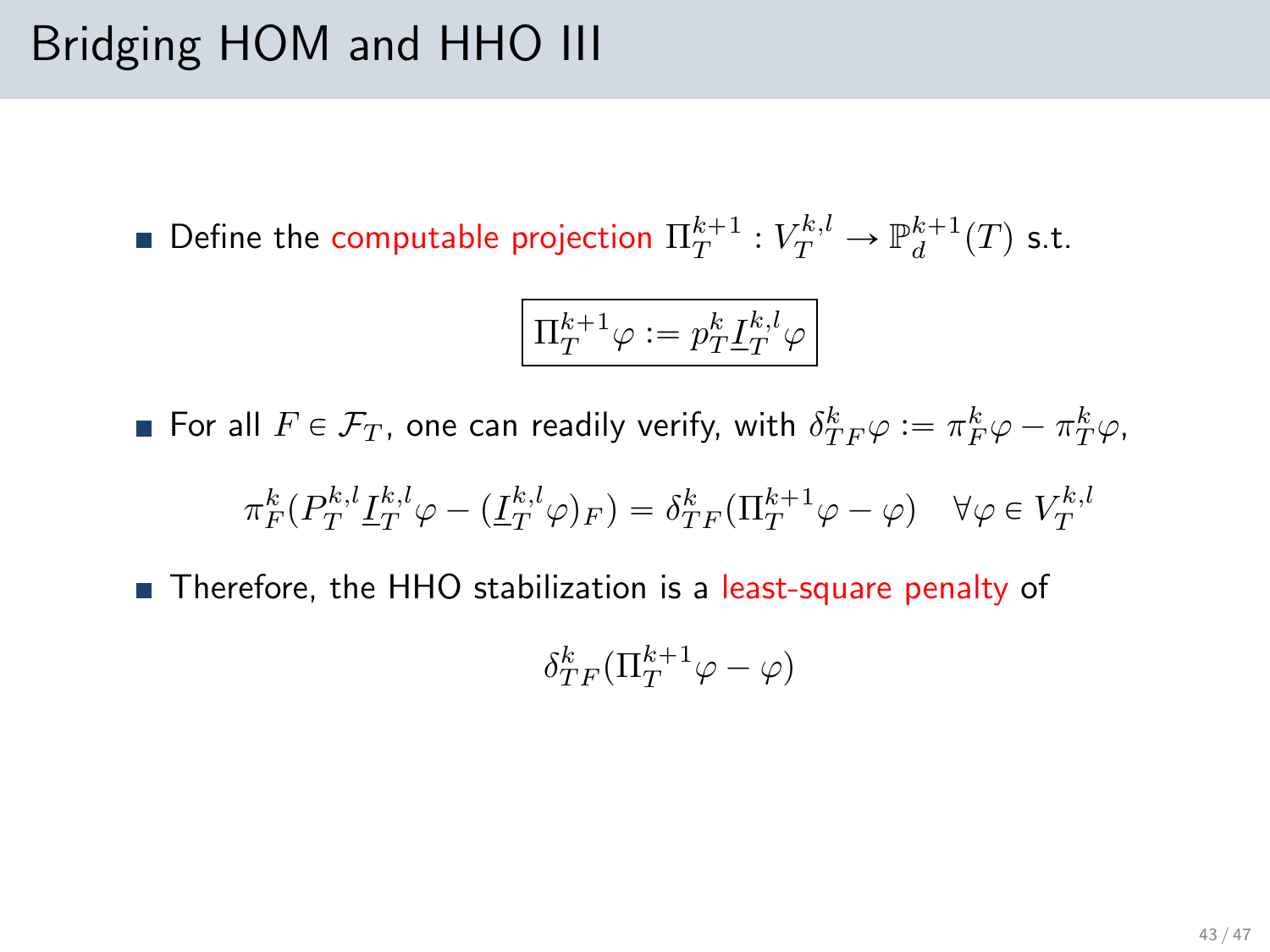# Bridging HOM and HHO IV

Define on  $V^{k,l}_T\times V^{k,l}_T$  the local bilinear form

$$
\widetilde{a}_T(\psi,\varphi) := (\boldsymbol{\nabla}\Pi_T^{k+1}\psi, \boldsymbol{\nabla}\Pi_T^{k+1}\varphi)_T + \widetilde{s}_T(\psi,\varphi)
$$

with stabilization bilinear form

$$
\widetilde{s}_T(\psi,\varphi) := \sum_{F \in \mathcal{F}_T} h_F^{-1} (\delta_{TF}^k (\Pi_T^{k+1} \psi - \psi), \delta_{TF}^k (\Pi_T^{k+1} \varphi - \varphi))_F
$$

Then, using  $V^{k,l}_T \sim \underline{U}^{k,l}_T$ , with  $\underline{w}_T = \underline{I}^{k,l}_T \psi$  and  $\underline{v}_T = \underline{I}^{k,l}_T \varphi$ ,

$$
\widetilde{a}_T(\psi, \varphi) = a_T(\underline{w}_T, \underline{v}_T), \qquad \widetilde{s}_T(\psi, \varphi) = s_T(\underline{w}_T, \underline{v}_T)
$$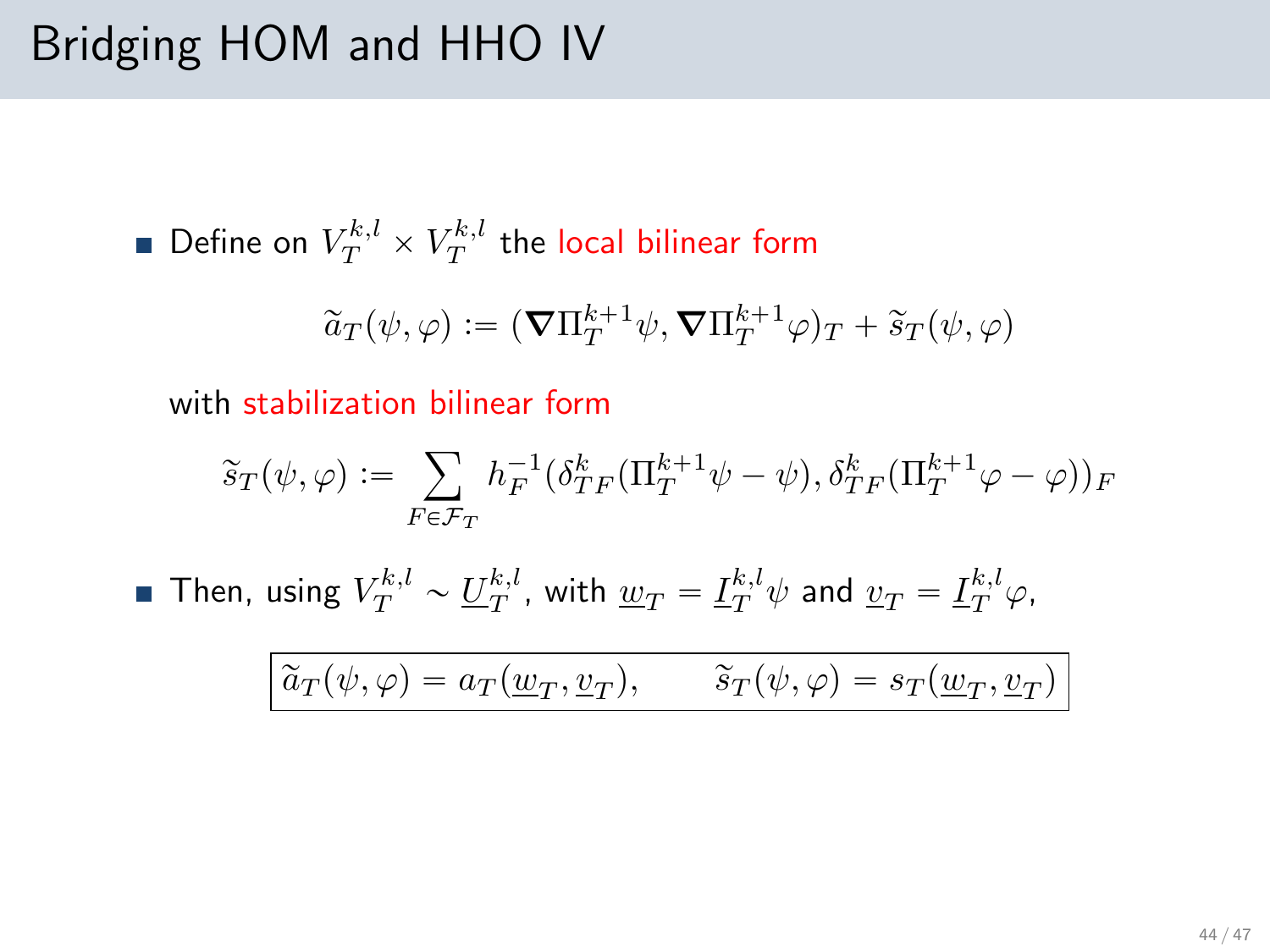Let  $k = l + 1$  in  $\underline{U}_T^{k,l}$  and leave  $p_T^k$  unaltered. Then,  $P_T^k$  becomes

$$
P_T^{k,l} \underline{v}_T = v_T + p_T^k \underline{v}_T - \pi_T^{k+1} p_T^k \underline{v}_T = v_T
$$

Hence, the stabilization bilinear form  $s_T$  simply rewrites

$$
s_T^{\text{hdg}}(\underline{u}_T, \underline{v}_T) := \sum_{F \in \mathcal{F}_T} \frac{1}{h_F} (\pi_F^k(u_T - u_F), \pi_F^k(v_T - v_F))_F
$$

■ This yields a (new) HDG-like method based on the local spaces

$$
\mathbf{V}(T) = \nabla \mathbb{P}_d^{k+1}(T), \qquad W(T) = \mathbb{P}_d^{k+1}(T)
$$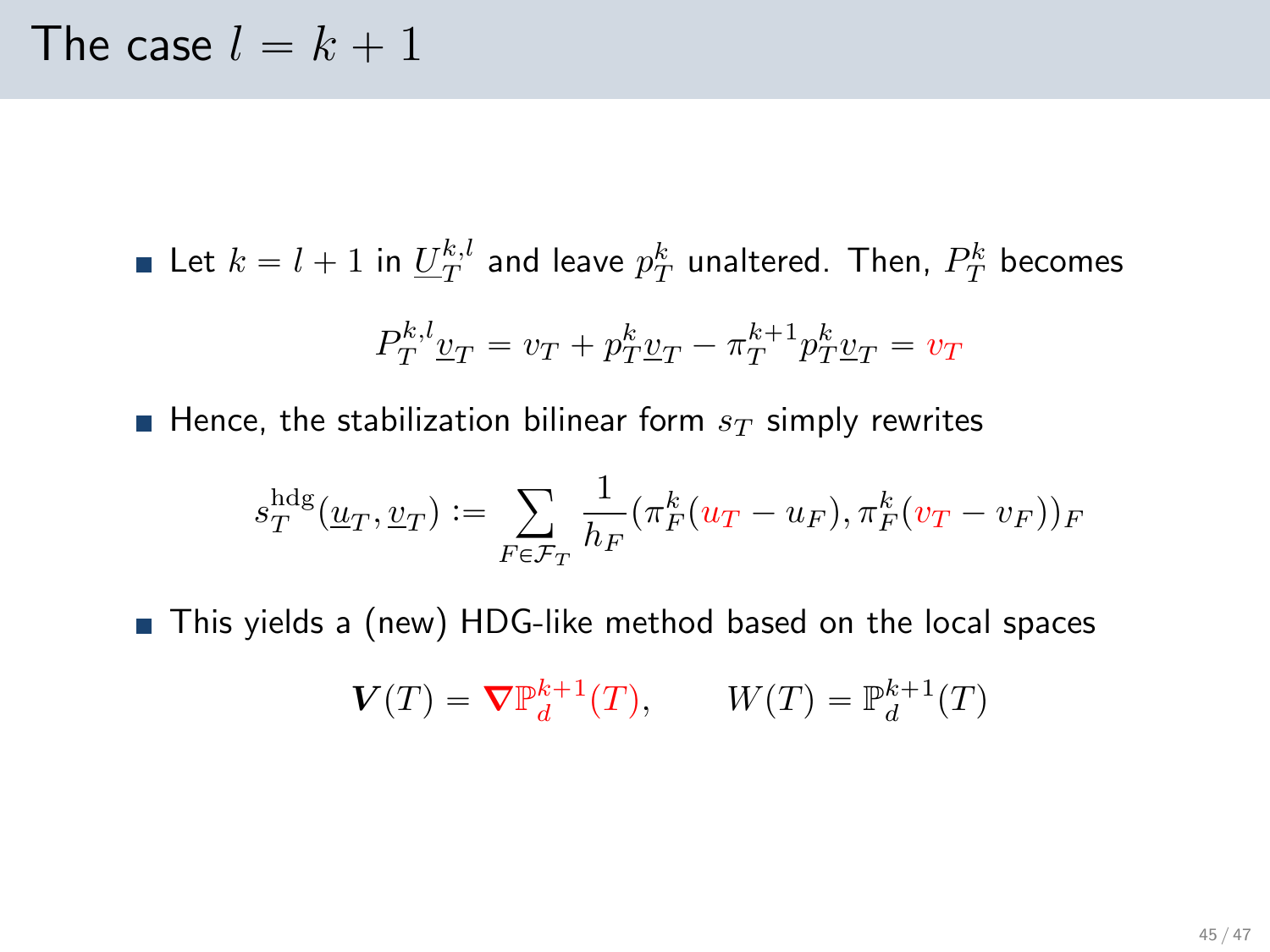#### References I



#### Aghili, J., Boyaval, S., and Di Pietro, D. A. (2014).

Hybridization of mixed high-order methods on general meshes and application to the Stokes equations. Submitted. Preprint [hal-01009723.](http://hal.archives-ouvertes.fr/hal-01009723)

<span id="page-45-3"></span>

Ayuso de Dios, B., Lipnikov, K., and Manzini, G. (2014).

The nonconforming virtual element method. Submitted. ArXiV preprint [1405.3741.](http://arxiv.org/abs/1405.3741)



Beirão da Veiga, L., Brezzi, F., Cangiani, A., Manzini, G., Marini, L. D., and Russo, A. (2013).

Basic principles of virtual element methods. Math. Models Methods Appl. Sci., 23:199–214.



Beirão da Veiga, L., Brezzi, F., Marini, L., and Russo, A. (2014).

 $H$ (div) and  $H$ (curl) conforming VEM. Preprint [arXiv:1407.6822.](http://arxiv.org/abs/1407.6822)

<span id="page-45-2"></span>

Cockburn, B., Gopalakrishnan, J., and Lazarov, R. (2009).

Unified hybridization of discontinuous Galerkin, mixed, and continuous Galerkin methods for second order elliptic problems. SIAM J. Numer. Anal., 47(2):1319–1365.



Di Pietro, D. A., Droniou, J., and Ern, A. (2014a).

A discontinuous-skeletal method for advection-diffusion-reaction on general meshes. Preprint [arXiv:1411.0098.](http://arxiv.org/abs/1411.0098)

<span id="page-45-1"></span>

#### Di Pietro, D. A. and Ern, A. (2013).

Arbitrary-order mixed methods for heterogeneous anisotropic diffusion on general meshes. Submitted. Preprint [hal-00918482.](http://hal.archives-ouvertes.fr/hal-00918482)

<span id="page-45-0"></span>

Di Pietro, D. A. and Ern, A. (2015a).

Equilibrated tractions for the Hybrid High-Order method. C. R. Acad. Sci Paris, Ser. I. Accepted for publication.